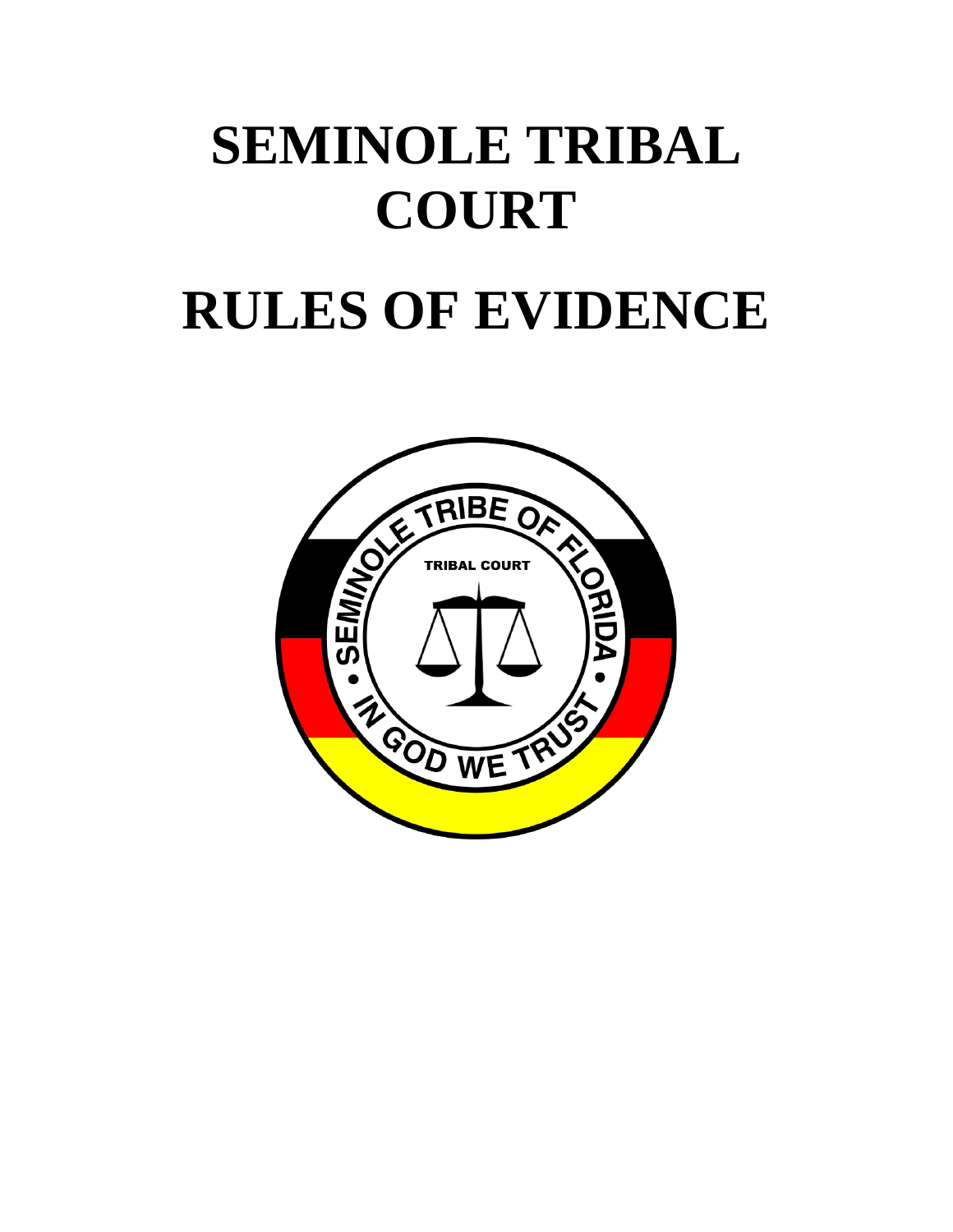### **SEMINOLE TRIBAL COURT RULES OF EVIDENCE**

#### **ARTICLE I. GENERAL PROVISIONS**

#### **Rule 101. Scope**

These rules govern proceedings in the courts of the Seminole Tribe of Florida.

#### **Rule 102. Purpose and Construction**

These rules shall be construed to secure fairness in administration, elimination of unjustifiable expense and delay, and promotion of growth and development of the law of evidence to the end that the truth may be ascertained and proceedings justly determined.

#### **Rule 103. Rulings on Evidence**

(a) Effect of erroneous ruling.—Error may not be predicated upon a ruling which admits or excludes evidence unless a substantial right of the party is affected, and

(1) Objection.—In case the ruling is one admitting evidence, a timely objection or motion to strike appears of record, stating the specific ground of objection, if the specific ground was not apparent from the context; or

(2) Offer of proof.—In case the ruling is one excluding evidence, the substance of the evidence was made known to the court by offer or was apparent from the context within which questions were asked.

Once the court makes a definitive ruling on the record admitting or excluding evidence, either at or before trial, a party need not renew an objection or offer of proof to preserve a claim of error for appeal.

(b) Record of offer and ruling.—The court may add any other or further statement which shows the character of the evidence, the form in which it was offered, the objection made, and the ruling thereon. It may direct the making of an offer in question and answer form.

(c) Hearing of jury.—In jury cases, proceedings shall be conducted, to the extent practicable, so as to prevent inadmissible evidence from being suggested to the jury by any means, such as making statements or offers of proof or asking questions in the hearing of the jury.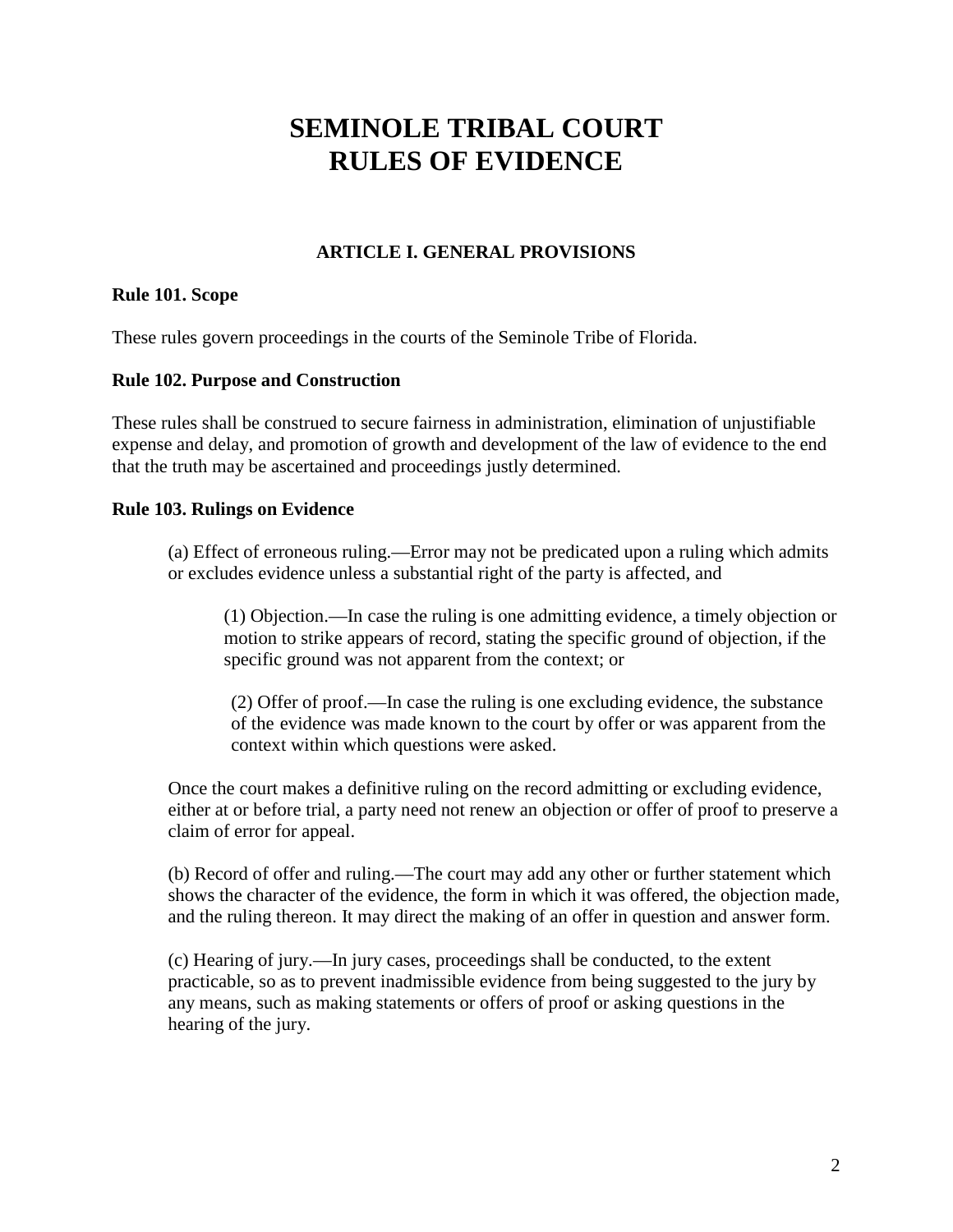(d) Plain error.—Nothing in this rule precludes taking notice of plain errors affecting substantial rights although they were not brought to the attention of the court.

#### **Rule 104. Preliminary Questions**

(a) Questions of admissibility generally.—Preliminary questions concerning the qualification of a person to be a witness, the existence of a privilege, or the admissibility of evidence shall be determined by the court, subject to the provisions of subdivision (b). In making its determination it is not bound by the rules of evidence except those with respect to privileges.

(b) Relevancy conditioned on fact.—When the relevancy of evidence depends upon the fulfillment of a condition of fact, the court shall admit it upon, or subject to, the introduction of evidence sufficient to support a finding of the fulfillment of the condition.

(c) Hearing of jury.—Hearings on the admissibility of confessions shall in all cases be conducted out of the hearing of the jury. Hearings on other preliminary matters shall be so conducted when the interests of justice require, or when an accused is a witness and so requests.

(d) Testimony by accused.—The accused does not, by testifying upon a preliminary matter, become subject to cross-examination as to other issues in the case.

(e) Weight and credibility.—This rule does not limit the right of a party to introduce before the jury evidence relevant to weight or credibility.

When evidence which is admissible as to one party or for one purpose but not admissible as to another party or for another purpose is admitted, the court, upon request, shall restrict the evidence to its proper scope and instruct the jury accordingly.

#### **Rule 106. Remainder of or Related Writings or Recorded Statements**

When a writing or recorded statement or part thereof is introduced by a party, an adverse party may require the introduction at that time of any other part or any other writing or recorded statement which ought in fairness to be considered contemporaneously with it.

#### **Rule 201. Judicial Notice of Adjudicative Facts**

(a) Scope of rule.—This rule governs only judicial notice of adjudicative facts.

(b) Kinds of facts.—A judicially noticed fact must be one not subject to reasonable dispute in that it is either

(1) generally known within the territorial jurisdiction of the trial court or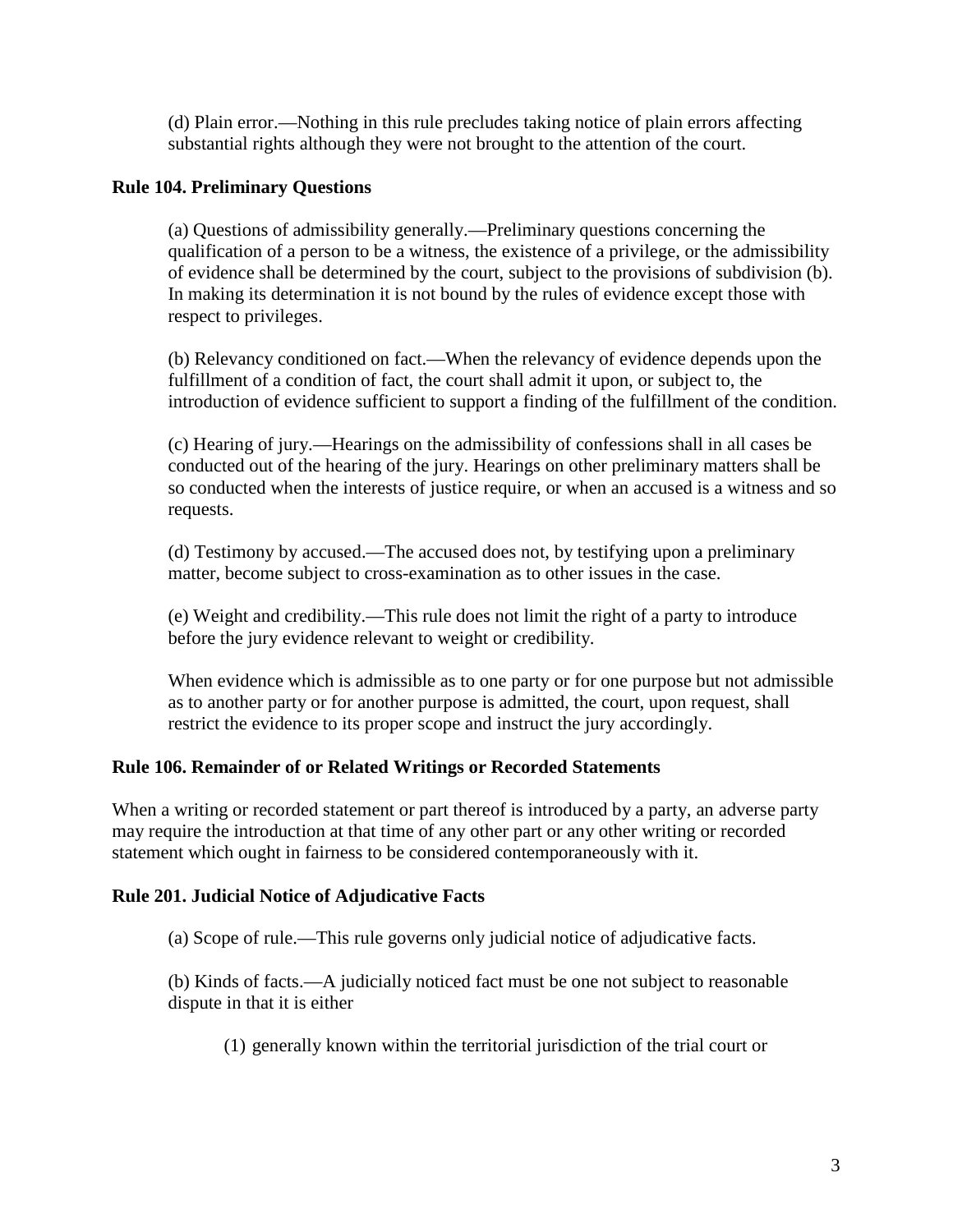(2) capable of accurate and ready determination by resort to sources whose accuracy cannot reasonably be questioned.

(c) When discretionary.—A court may take judicial notice, whether requested or not.

(d) When mandatory.—A court shall take judicial notice if requested by a party and supplied with the necessary information.

(e) Opportunity to be heard.—A party is entitled upon timely request to an opportunity to be heard as to the propriety of taking judicial notice and the tenor of the matter noticed. In the absence of prior notification, the request may be made after judicial notice has been taken.

(f) Time of taking notice.—Judicial notice may be taken at any stage of the proceeding.

(g) Instructing jury.—In a civil action or proceeding, the court shall instruct the jury to accept as conclusive any fact judicially noticed. In a criminal case, the court shall instruct the jury that it may, but is not required to, accept as conclusive any fact judicially noticed.

#### **ARTICLE III. PRESUMPTIONS IN CIVIL ACTIONS AND PROCEEDINGS**

#### **Rule 301. Presumptions in General in Civil Actions and Proceedings**

In all civil actions and proceedings not otherwise provided for by Act of Tribal Council or by these rules, a presumption imposes on the party against whom it is directed the burden of going forward with evidence to rebut or meet the presumption, but does not shift to such party the burden of proof in the sense of the risk of non-persuasion, which remains throughout the trial upon the party on whom it was originally cast.

#### **Rule 302. Reserved - Applicability of State Law in Civil Actions and Proceedings**

#### **ARTICLE IV. RELEVANCY AND ITS LIMITS**

#### **Rule 401. Definition of ''Relevant Evidence''**

''Relevant evidence'' means evidence having any tendency to make the existence of any fact that is of consequence to the determination of the action more probable or less probable than it would be without the evidence.

#### **Rule 402. Relevant Evidence Generally Admissible; Irrelevant Evidence Inadmissible**

All relevant evidence is admissible, except as otherwise provided by these rules, or by other rules prescribed by the Tribal Appellate Court. Evidence which is not relevant is not admissible.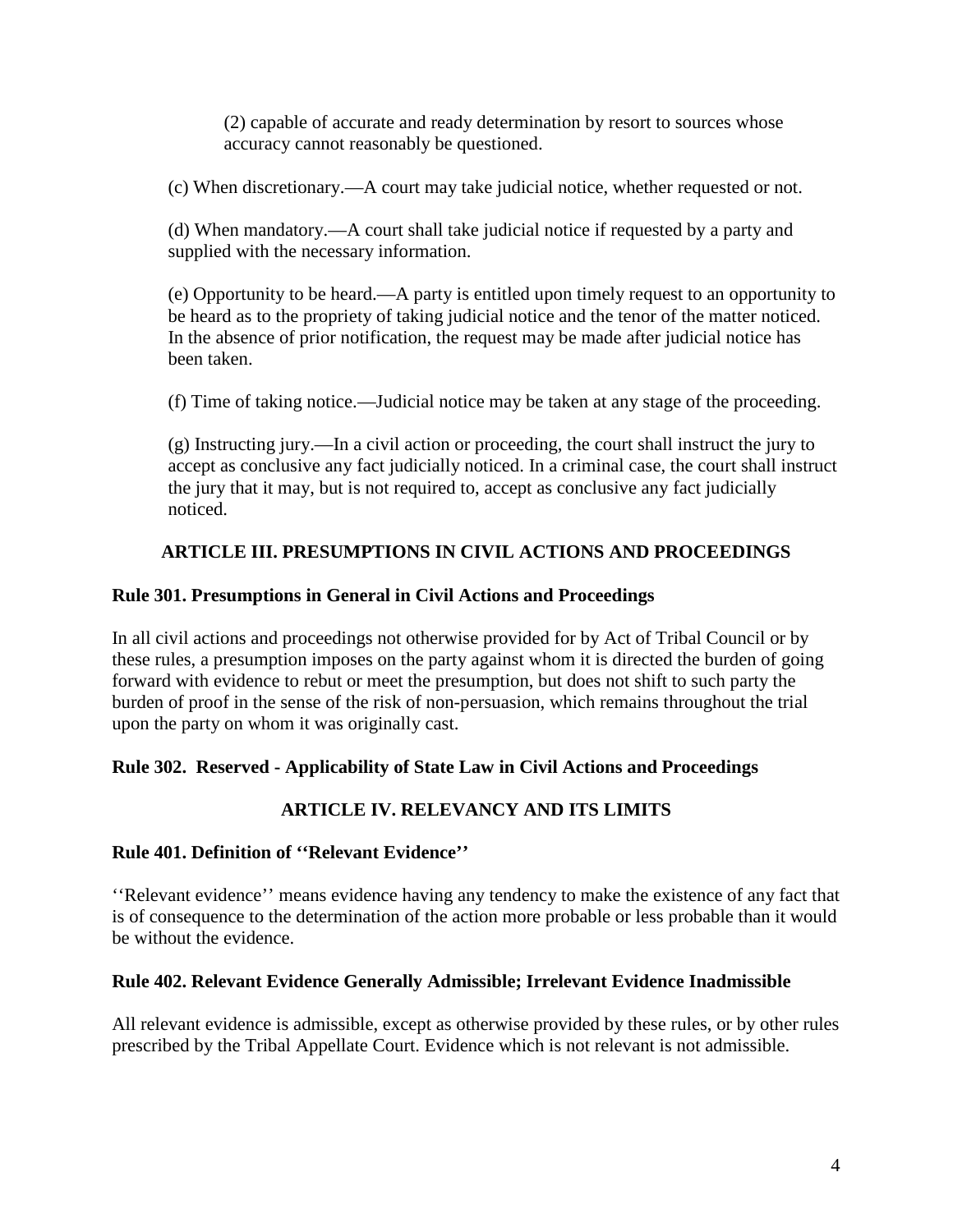#### **Rule 403. Exclusion of Relevant Evidence on Grounds of Prejudice, Confusion, or Waste of Time**

Although relevant, evidence may be excluded if its probative value is substantially outweighed by the danger of unfair prejudice, confusion of the issues, or misleading the jury, or by considerations of undue delay, waste of time, or needless presentation of cumulative evidence.

#### **Rule 404. Character Evidence Not Admissible to Prove Conduct; Exceptions; Other Crimes**

(a) Character evidence generally.—Evidence of a person's character or a trait of character is not admissible for the purpose of proving action in conformity therewith on a particular occasion, except:

(1) Character of accused.—In a criminal case, evidence of a pertinent trait of character offered by an accused, or by the prosecution to rebut the same, or if evidence of a trait of character of the alleged victim of the crime is offered by an accused and admitted under Rule 404(a) (2), evidence of the same trait of character of the accused offered by the prosecution;

(2) Character of alleged victim.—In a criminal case, and subject to the limitations imposed by Rule 412, evidence of a pertinent trait of character of the alleged victim of the crime offered by an accused, or by the prosecution to rebut the same, or evidence of a character trait of peacefulness of the alleged victim offered by the prosecution in a homicide case to rebut evidence that the alleged victim was the first aggressor;

(3) Character of witness.—Evidence of the character of a witness, as provided in Rules 607, 608, and 609.

(b) Other crimes, wrongs, or acts.—Evidence of other crimes, wrongs, or acts is not admissible to prove the character of a person in order to show action in conformity therewith. It may, however, be admissible for other purposes, such as proof of motive, opportunity, intent, preparation, plan, knowledge, identity, or absence of mistake or accident, provided that upon request by the accused, the prosecution in a criminal case shall provide reasonable notice in advance of trial, or during trial if the court excuses pretrial notice on good cause shown, of the general nature of any such evidence it intends to introduce at trial.

#### **Rule 405. Methods of Proving Character**

(a) Reputation or opinion.—In all cases in which evidence of character or a trait of character of a person is admissible, proof may be made by testimony as to reputation or by testimony in the form of an opinion. On cross-examination, inquiry is allowable into relevant specific instances of conduct.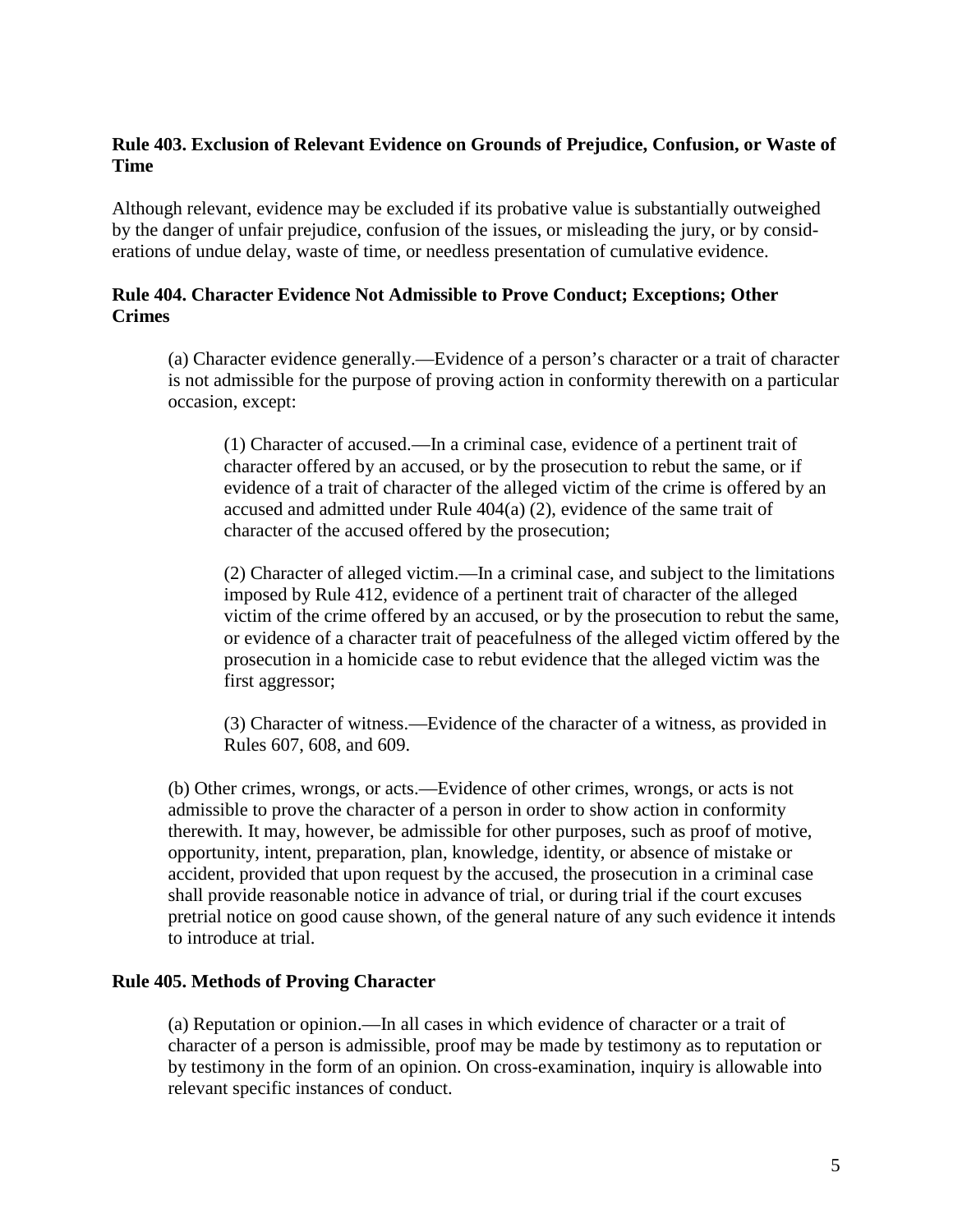(b) Specific instances of conduct.—In cases in which character or a trait of character of a person is an essential element of a charge, claim, or defense, proof may also be made of specific instances of that person's conduct.

#### **Rule 406. Habit; Routine Practice**

Evidence of the habit of a person or of the routine practice of an organization, whether corroborated or not and regardless of the presence of eyewitnesses, is relevant to prove that the conduct of the person or organization on a particular occasion was in conformity with the habit or routine practice.

#### **Rule 407. Subsequent Remedial Measures**

When, after an injury or harm allegedly caused by an event, measures are taken that, if taken previously, would have made the injury or harm less likely to occur, evidence of the subsequent measures is not admissible to prove negligence, culpable conduct, a defect in a product, a defect in a product's design, or a need for a warning or instruction. This rule does not require the exclusion of evidence of subsequent measures when offered for another purpose, such as proving ownership, control, or feasibility of precautionary measures, if controverted, or impeachment.

#### **Rule 408. Compromise and Offers to Compromise**

(a) Prohibited uses.—Evidence of the following is not admissible on behalf of any party, when offered to prove liability for, invalidity of, or amount of a claim that was disputed as to validity or amount, or to impeach through a prior inconsistent statement or contradiction:

(1) furnishing or offering or promising to furnish—or accepting or offering or promising to accept—a valuable consideration in compromising or attempting to compromise the claim; and

(2) conduct or statements made in compromise negotiations regarding the claim, except when offered in a criminal case and the negotiations related to a claim by a public office or agency in the exercise of regulatory, investigative, or enforcement authority.

(b) Permitted uses.—This rule does not require exclusion if the evidence is offered for purposes not prohibited by subdivision (a). Examples of permissible purposes include proving a witness's bias or prejudice; negating a contention of undue delay; and proving an effort to obstruct a criminal investigation or prosecution.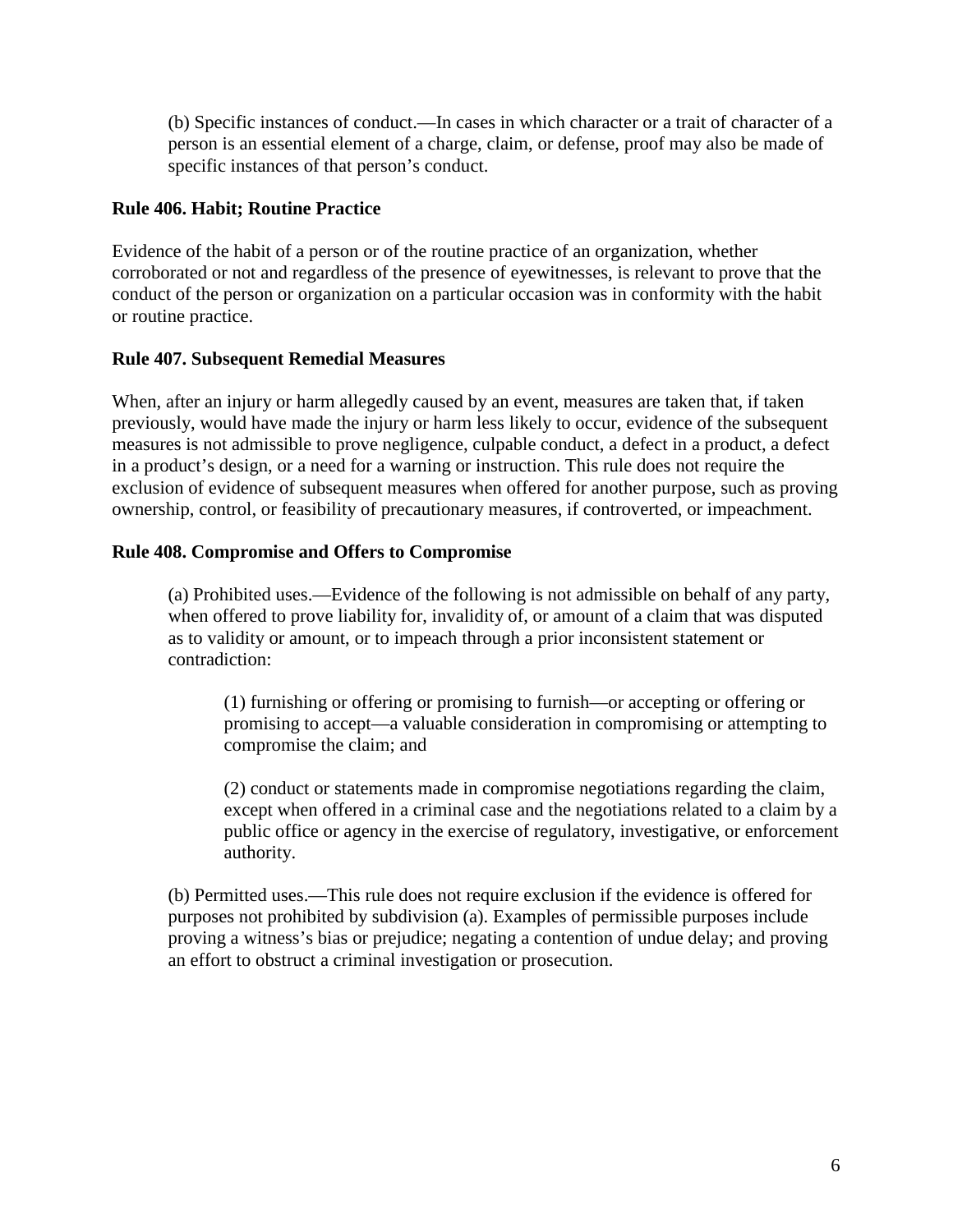#### **Rule 409. Payment of Medical and Similar Expenses**

Evidence of furnishing or offering or promising to pay medical, hospital, or similar expenses occasioned by an injury is not admissible to prove liability for the injury.

#### **Rule 410. Inadmissibility of Pleas, Plea Discussions, and Related Statements**

Except as otherwise provided in this rule, evidence of the following is not, in any civil or criminal proceeding, admissible against the defendant who made the plea or was a participant in the plea discussions:

(1) a plea of guilty which was later withdrawn;

(2) a plea of nolo contendere;

(3) any statement made in the course of any proceedings under Rule 11 of the Federal Rules of Criminal Procedure or comparable state procedure regarding either of the foregoing pleas; or

(4) any statement made in the course of plea discussions with an attorney for the prosecuting authority which do not result in a plea of guilty or which result in a plea of guilty later withdrawn.

However, such a statement is admissible (i) in any proceeding wherein another statement made in the course of the same plea or plea discussions has been introduced and the statement ought in fairness be considered contemporaneously with it, or (ii) in a criminal proceeding for perjury or false statement if the statement was made by the defendant under oath, on the record and in the presence of counsel.

#### **Rule 411. Liability Insurance**

Evidence that a person was or was not insured against liability is not admissible upon the issue whether the person acted negligently or otherwise wrongfully. This rule does not require the exclusion of evidence of insurance against liability when offered for another purpose, such as proof of agency, ownership, or control, or bias or prejudice of a witness.

#### **Rule 412. Sex Offense Cases; Relevance of Alleged Victim's Past Sexual Behavior or Alleged Sexual Predisposition**

(a) Evidence Generally Inadmissible.—The following evidence is not admissible in any civil or criminal proceeding involving alleged sexual misconduct except as provided in subdivisions (b) and (c):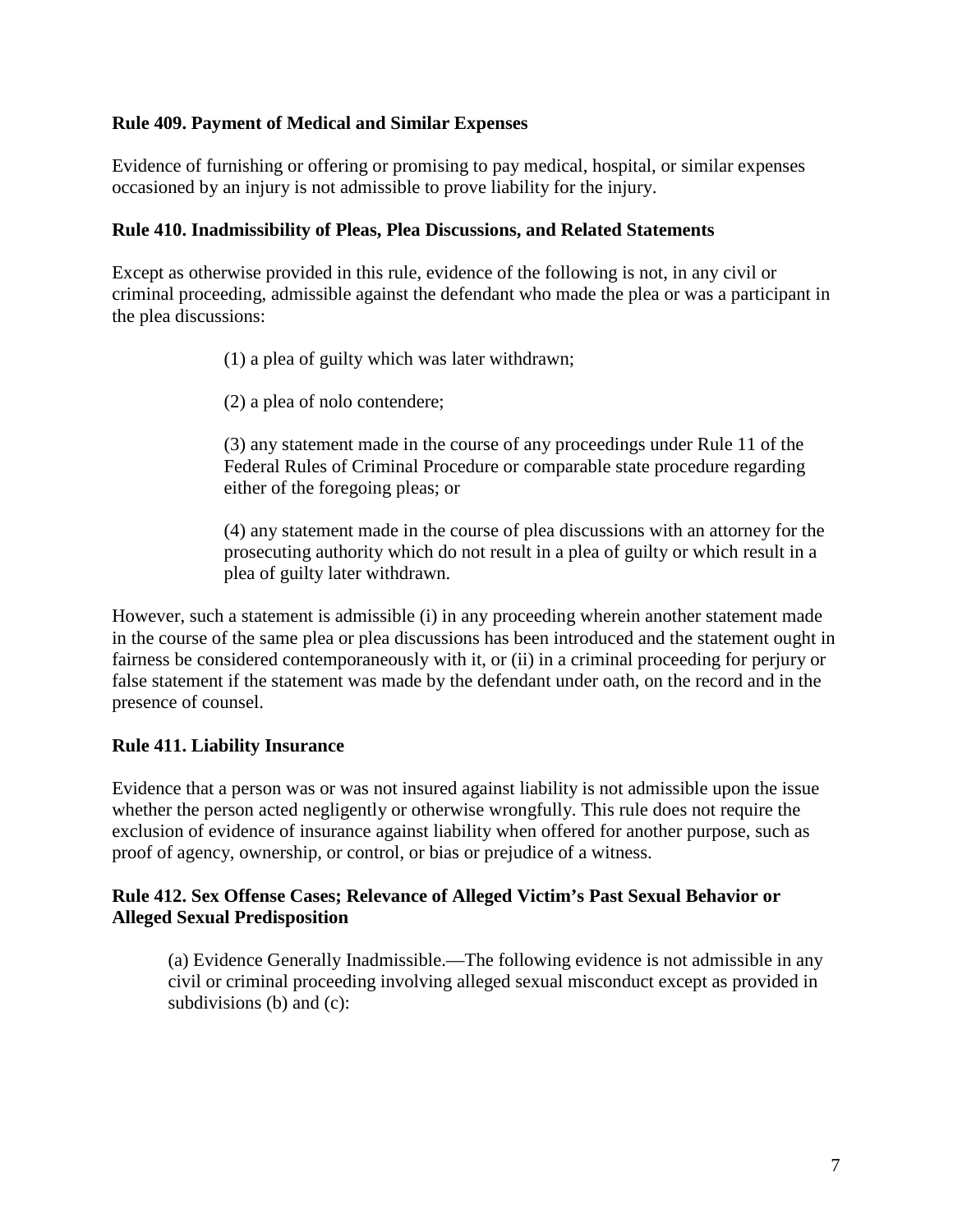(1) Evidence offered to prove that any alleged victim engaged in other sexual behavior.

(2) Evidence offered to prove any alleged victim's sexual predisposition.

(b) Exceptions.

(1) In a criminal case, the following evidence is admissible, if otherwise admissible under these rules:

> (A) evidence of specific instances of sexual behavior by the alleged victim offered to prove that a person other than the accused was the source of semen, injury or other physical evidence;

> (B) evidence of specific instances of sexual behavior by the alleged victim with respect to the person accused of the sexual misconduct offered by the accused to prove consent or by the prosecution; and

> (C) evidence the exclusion of which would violate the constitutional rights of the defendant.

(2) In a civil case, evidence offered to prove the sexual behavior or sexual predisposition of any alleged victim is admissible if it is otherwise admissible under these rules and its probative value substantially outweighs the danger of harm to any victim and of unfair prejudice to any party. Evidence of an alleged victim's reputation is admissible only if it has been placed in controversy by the alleged victim.

(c) Procedure To Determine Admissibility.

(1) A party intending to offer evidence under subdivision (b) must—

(A) file a written motion at least 14 days before trial specifically describing the evidence and stating the purpose for which it is offered unless the court, for good cause requires a different time for filing or permits filing during trial; and

(B) serve the motion on all parties and notify the alleged victim or, when appropriate, the alleged victim's guardian or representative.

(2) Before admitting evidence under this rule the court must conduct a hearing in camera and afford the victim and parties a right to attend and be heard. The motion, related papers, and the record of the hearing must be sealed and remain under seal unless the court orders otherwise.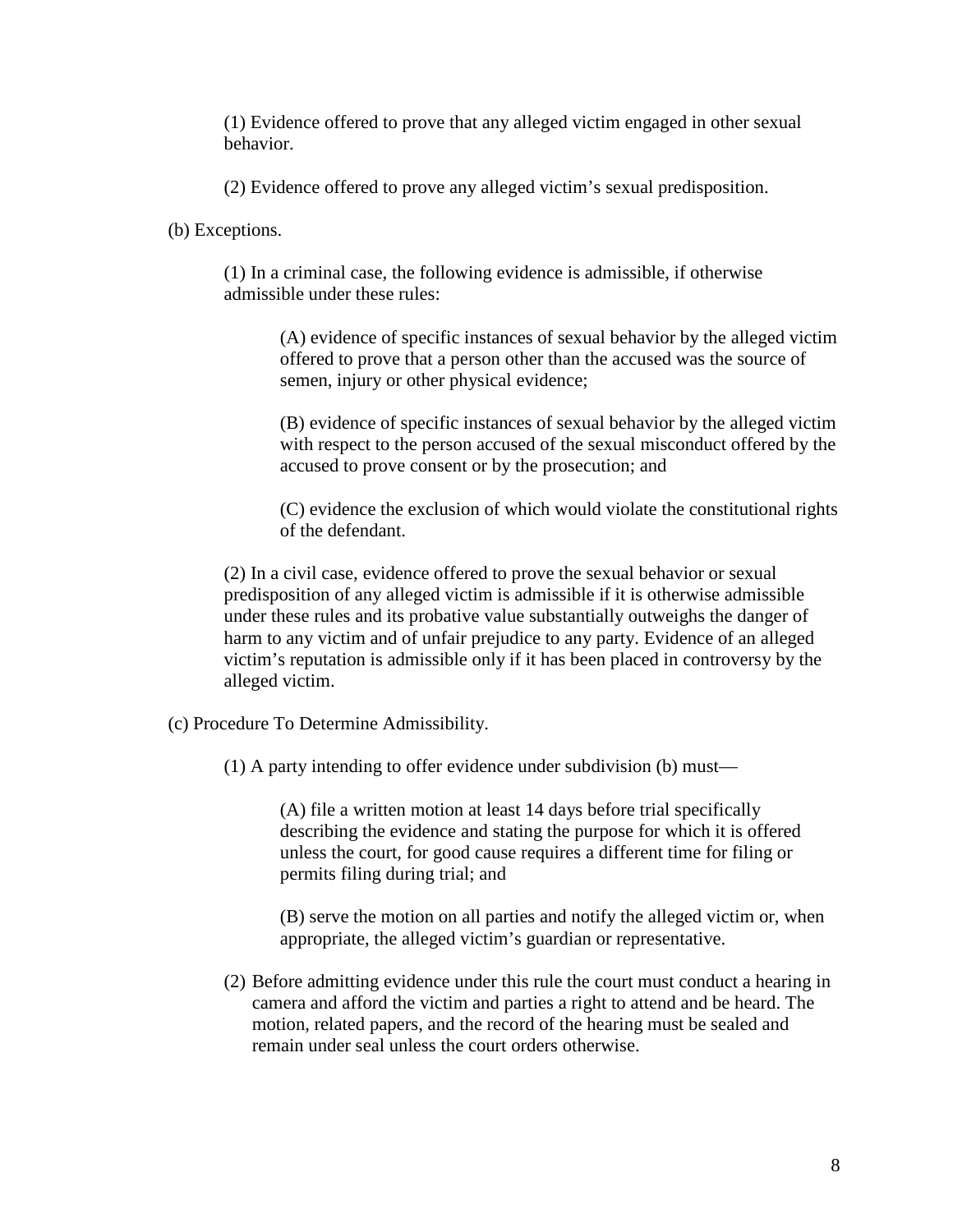#### **Rule 413. Evidence of Similar Crimes in Sexual Assault Cases**

(a) In a criminal case in which the defendant is accused of an offense of sexual assault, evidence of the defendant's commission of another offense or offenses of sexual assault is admissible, and may be considered for its bearing on any matter to which it is relevant.

(b) In a case in which the Government intends to offer evidence under this rule, the attorney for the Government shall disclose the evidence to the defendant, including statements of witnesses or a summary of the substance of any testimony that is expected to be offered, at least fifteen days before the scheduled date of trial or at such later time as the court may allow for good cause.

(c) This rule shall not be construed to limit the admission or consideration of evidence under any other rule.

(d) For purposes of this rule and Rule 415, ''offense of sexual assault'' means a crime under Federal law (as defined in section 513 of title 18, United States Code) or the Seminole Tribe of Florida Family Preservation Code that involved—

(1) any conduct proscribed by chapter 109A of title 18, United States Code;

(2) contact, without consent, between any part of the defendant's body or an object and the genitals or anus of another person;

(3) contact, without consent, between the genitals or anus of the defendant and any part of another person's body;

(4) deriving sexual pleasure or gratification from the infliction of death, bodily injury, or physical pain on another person; or

(5) an attempt or conspiracy to engage in conduct described in paragraphs (1)–(4).

#### **Rule 414. Evidence of Similar Crimes in Child Molestation Cases**

(a) In a criminal case in which the defendant is accused of an offense of child molestation, evidence of the defendant's commission of another offense or offenses of child molestation is admissible, and may be considered for its bearing on any matter to which it is relevant.

(b) In a case in which the Government intends to offer evidence under this rule, the attorney for the Government shall disclose the evidence to the defendant, including statements of witnesses or a summary of the substance of any testimony that is expected to be offered, at least fifteen days before the scheduled date of trial or at such later time as the court may allow for good cause.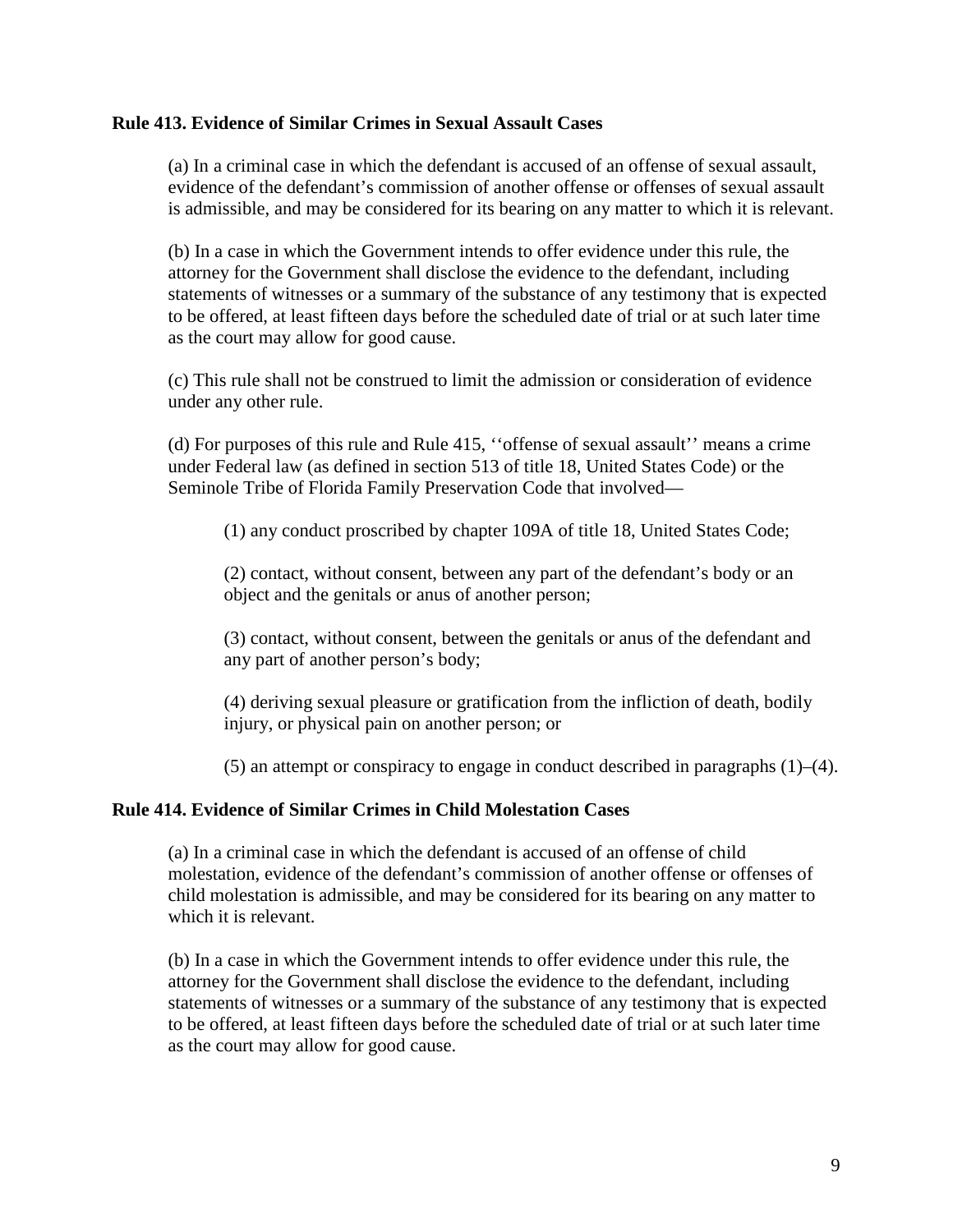(c) This rule shall not be construed to limit the admission or consideration of evidence under any other rule.

(d) For purposes of this rule and Rule 415, ''child'' means a person below the age of fourteen, and ''offense of child molestation'' means a crime under Federal law (as defined in section 513 of title 18, United States Code) or the law of the Seminole Tribe of Florida that involved—

(1) any conduct proscribed by chapter 109A of title 18, United States Code, that was committed in relation to a child;

(2) any conduct proscribed by chapter 110 of title 18, United States Code;

(3) contact between any part of the defendant's body or an object and the genitals or anus of a child;

(4) contact between the genitals or anus of the defendant and any part of the body of a child;

(5) deriving sexual pleasure or gratification from the infliction of death, bodily injury, or physical pain on a child; or

(6) an attempt or conspiracy to engage in conduct described in paragraphs  $(1)$ – $(5)$ 

#### **Rule 415. Evidence of Similar Acts in Civil Cases Concerning Sexual Assault or Child Molestation**

(a) In a civil case in which a claim for damages or other relief is predicated on a party's alleged commission of conduct constituting an offense of sexual assault or child molestation, evidence of that party's commission of another offense or offenses of sexual assault or child molestation is admissible and may be considered as provided in Rule 413 and Rule 414 of these rules.

(b) A party who intends to offer evidence under this Rule shall disclose the evidence to the party against whom it will be offered, including statements of witnesses or a summary of the substance of any testimony that is expected to be offered, at least fifteen days before the scheduled date of trial or at such later time as the court may allow for good cause.

(c) This rule shall not be construed to limit the admission or consideration of evidence under any other rule.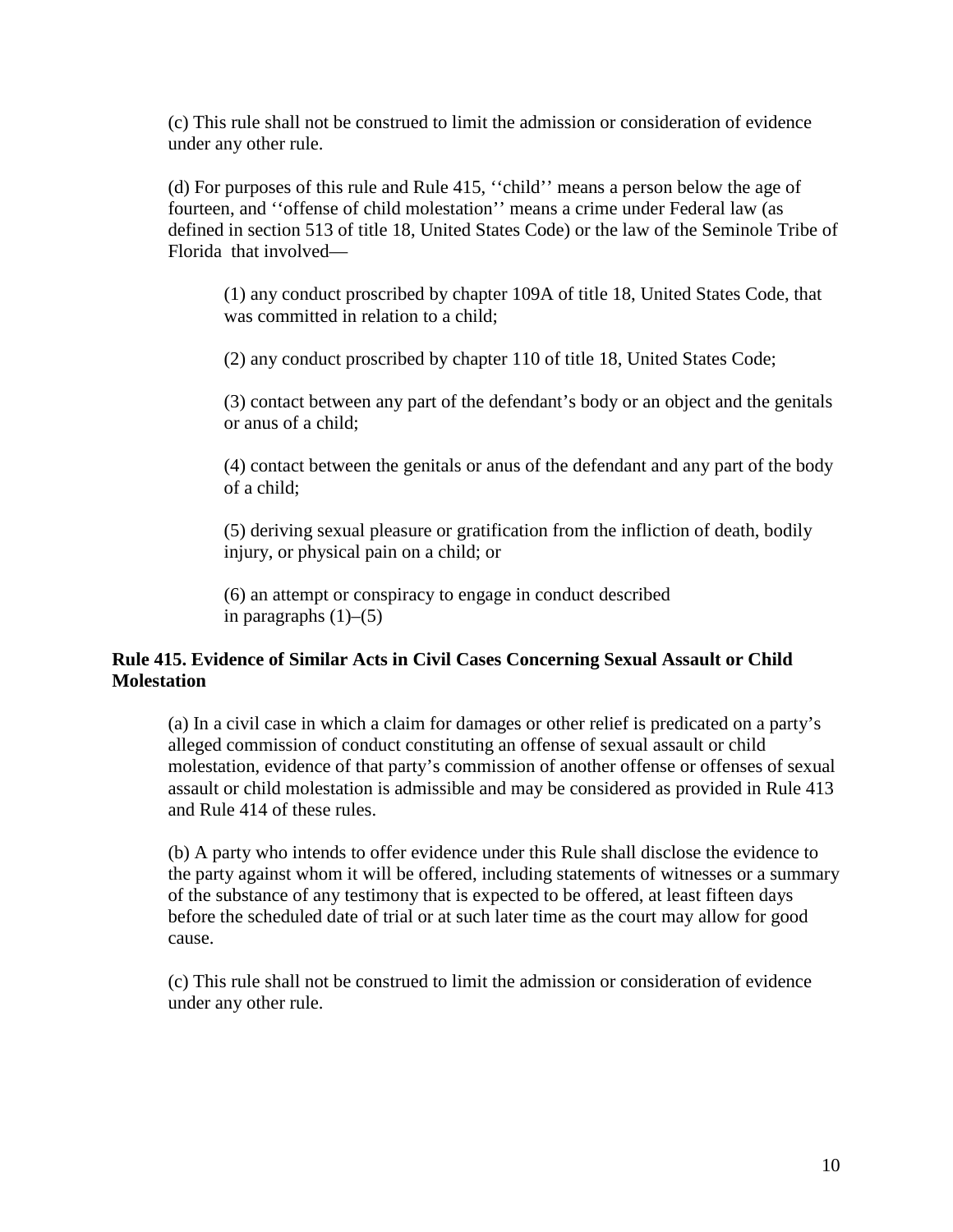#### **ARTICLE V. PRIVILEGES**

#### **Rule 501. General Rule**

Except as otherwise required by the Constitution of the United States or provided by Act of the Tribal Council or in rules prescribed by the Seminole Tribal Appellate Court, the privilege of a witness, person, government, State, or political subdivision thereof shall be governed by the principles of the common law as they may be interpreted by the Tribal courts in the light of reason and experience.

#### **Rule 502. Attorney-Client Privilege and Work Product; Limitations on Waiver**

The following provisions apply, in the circumstances set out, to disclosure of a communication or information covered by the attorney-client privilege or work-product protection.

(a) Disclosure made in a Federal or Tribal proceeding or to a Federal or Tribal office or agency; scope of a waiver.—When the disclosure is made in a Federal or Tribal proceeding or to a Federal or Tribal office or agency and waives the attorney-client privilege or work-product protection, the waiver extends to an undisclosed communication or information in a Federal, State or Tribal proceeding only if:

(1) the waiver is intentional;

(2) the disclosed and undisclosed communications or information concern the same subject matter; and

(3) they ought in fairness to be considered together.

(b) Inadvertent disclosure.—When made in a Federal or Tribal proceeding or to a Federal or Tribal office or agency, the disclosure does not operate as a waiver in a Federal, Tribal or State proceeding if:

(1) the disclosure is inadvertent;

(2) the holder of the privilege or protection took reasonable steps to prevent disclosure; and

(3) the holder promptly took reasonable steps to rectify the error, including (if applicable) following Seminole Tribal Court Rules of Civil Procedure 26(b) (5) (B).

(c) Disclosure made in a State proceeding.—When the disclosure is made in a State proceeding and is not the subject of a State-court order concerning waiver, the disclosure does not operate as a waiver in a Tribal Court proceeding if the disclosure: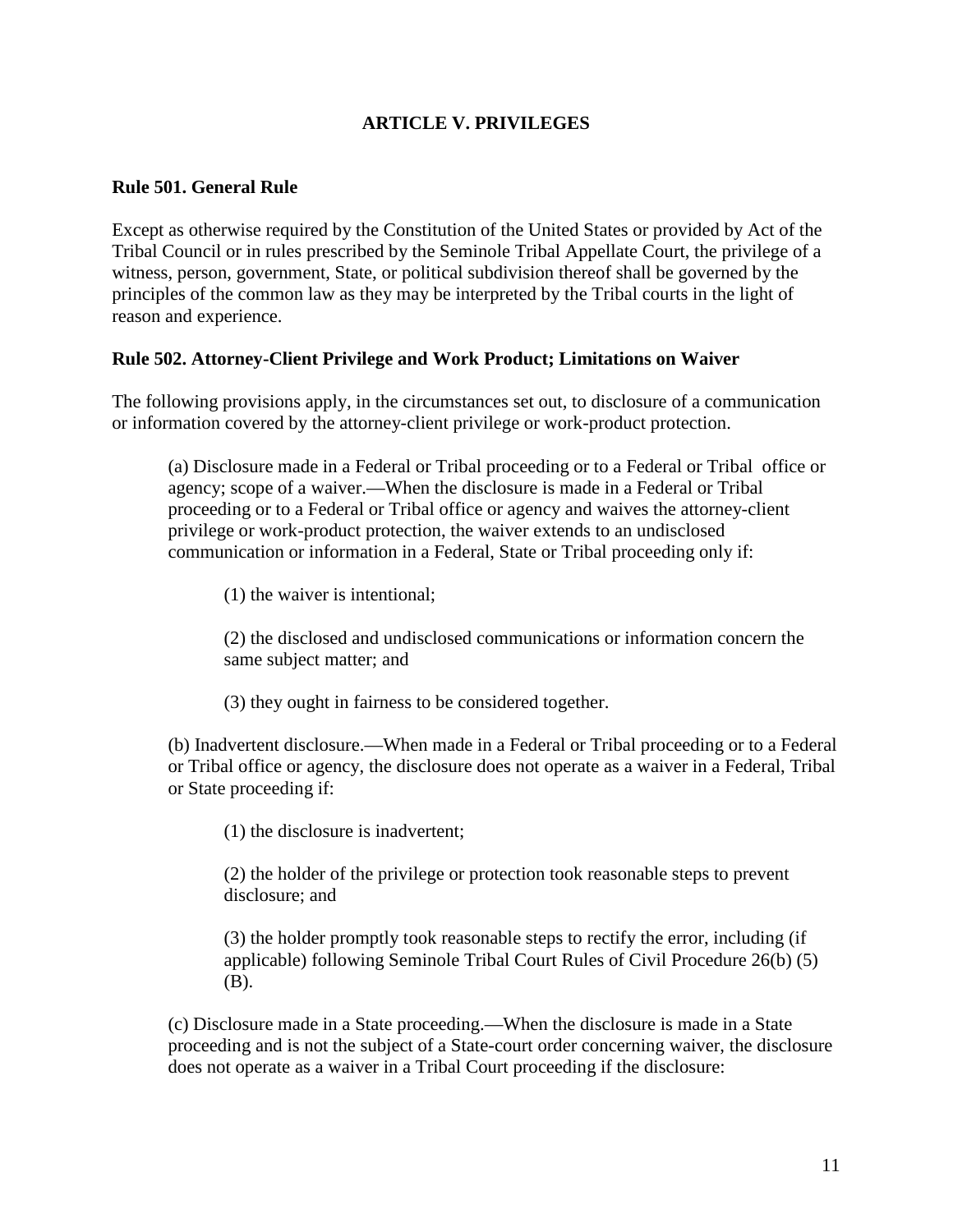(1) would not be a waiver under this rule if it had been made in a Tribal proceeding; or

(2) is not a waiver under the law of the State where the disclosure occurred.

(d) Controlling effect of a court order.—A Tribal court may order that the privilege or protection is not waived by disclosure connected with the litigation pending before the court— in which event the disclosure is also not a waiver in any other Federal, Tribal or State proceeding.

(e) Controlling effect of a party agreement.—An agreement on the effect of disclosure in a Tribal proceeding is binding only on the parties to the agreement, unless it is incorporated into a court order.

(f) Reserved

(g) Definitions.—In this rule:

(1) ''attorney-client privilege'' means the protection that applicable law provides for confidential attorney-client communications; and

(2) ''work-product protection'' means the protection that applicable law provides for tangible material (or its intangible equivalent) prepared in anticipation of litigation or for trial.

#### **ARTICLE VI. WITNESSES**

#### **Rule 601. General Rule of Competency**

Every person is competent to be a witness except as otherwise provided in these rules.

#### **Rule 602. Lack of Personal Knowledge**

A witness may not testify to a matter unless evidence is introduced sufficient to support a finding that the witness has personal knowledge of the matter. Evidence to prove personal knowledge may, but need not, consist of the witness' own testimony. This rule is subject to the provisions of rule 703, relating to opinion testimony by expert witnesses.

#### **Rule 603. Oath or Affirmation**

Before testifying, every witness shall be required to declare that the witness will testify truthfully, by oath or affirmation administered in a form calculated to awaken the witness' conscience and impress the witness' mind with the duty to do so.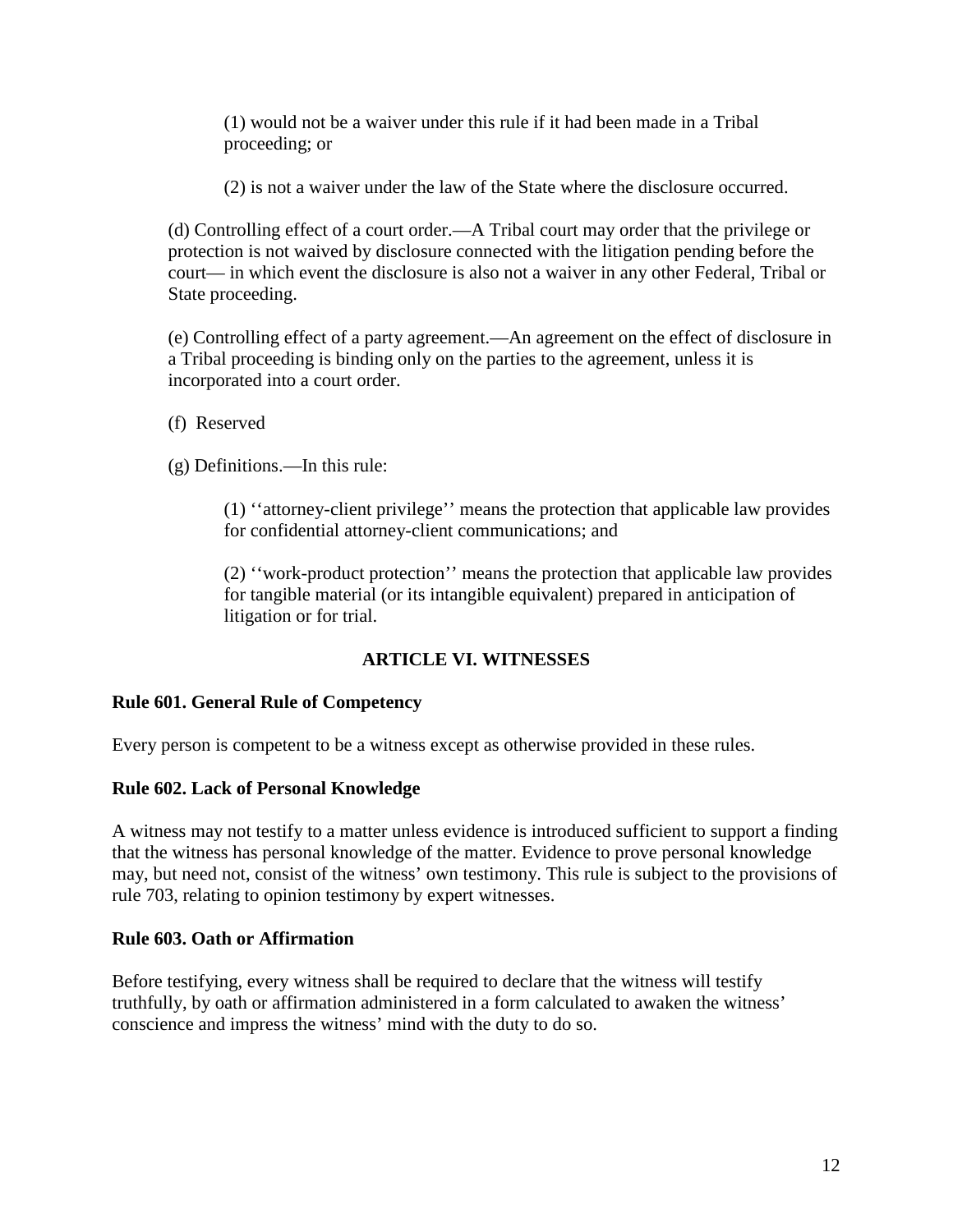#### **Rule 604. Interpreters**

An interpreter is subject to the provisions of these rules relating to qualification as an expert and the administration of an oath or affirmation to make a true translation.

#### **Rule 605. Competency of Judge as Witness**

The judge presiding at the trial may not testify in that trial as a witness. No objection need be made in order to preserve the point.

#### **Rule 606. Competency of Juror as Witness**

(a) At the trial.—A member of the jury may not testify as a witness before that jury in the trial of the case in which the juror is sitting. If the juror is called so to testify, the opposing party shall be afforded an opportunity to object out of the presence of the jury.

(b) Inquiry into validity of verdict or indictment.—Upon an inquiry into the validity of a verdict or indictment, a juror may not testify as to any matter or statement occurring during the course of the jury's deliberations or to the effect of anything upon that or any other juror's mind or emotions as influencing the juror to assent to or dissent from the verdict or indictment or concerning the juror's mental processes in connection therewith. But a juror may testify about

(1) whether extraneous prejudicial information was improperly brought to the jury's attention,

(2) whether any outside influence was improperly brought to bear upon any juror, or

(3) whether there was a mistake in entering the verdict onto the verdict form. A juror's affidavit or evidence of any statement by the juror may not be received on a matter about which the juror would be precluded from testifying.

#### **Rule 607. Who May Impeach**

The credibility of a witness may be attacked by any party, including the party calling the witness.

#### **Rule 608. Evidence of Character and Conduct of Witness**

(a) Opinion and reputation evidence of character.—The credibility of a witness may be attacked or supported by evidence in the form of opinion or reputation, but subject to these limitations:

(1) the evidence may refer only to character for truthfulness or untruthfulness, and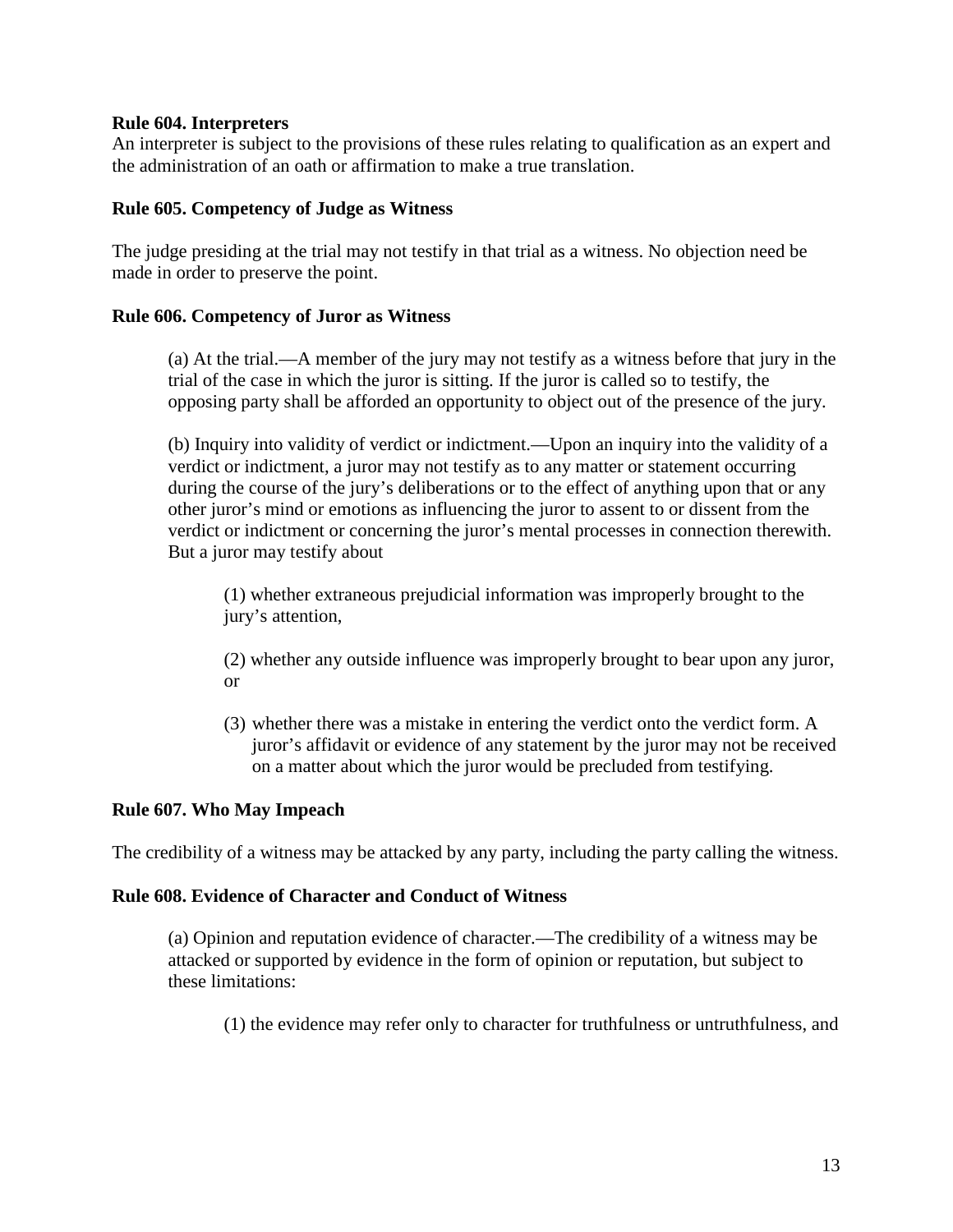(2) evidence of truthful character is admissible only after the character of the witness for truthfulness has been attacked by opinion or reputation evidence or otherwise.

(b) Specific instances of conduct.—Specific instances of the conduct of a witness, for the purpose of attacking or supporting the witness' character for truthfulness, other than conviction of crime as provided in rule 609, may not be proved by extrinsic evidence. They may, however, in the discretion of the court, if probative of truthfulness or untruthfulness, be inquired into on cross-examination of the witness

(1) concerning the witness' character for truthfulness or untruthfulness, or

(2) concerning the character for truthfulness or untruthfulness of another witness as to which character the witness being cross-examined has testified.

The giving of testimony, whether by an accused or by any other witness, does not operate as a waiver of the accused's or the witness' privilege against self-incrimination when examined with respect to matters that relate only to character for truthfulness.

#### **Rule 609. Impeachment by Evidence of Conviction of Crime**

(a) General rule.—For the purpose of attacking the character for truthfulness of a witness,

(1) evidence that a witness other than an accused has been convicted of a crime shall be admitted, subject to Rule 403, if the crime was punishable by death or imprisonment in excess of one year under the law under which the witness was convicted, and evidence that an accused has been convicted of such a crime shall be admitted if the court determines that the probative value of admitting this evidence outweighs its prejudicial effect to the accused; and

(2) evidence that any witness has been convicted of a crime shall be admitted regardless of the punishment, if it readily can be determined that establishing the elements of the crime required proof or admission of an act of dishonesty or false statement by the witness.

(b) Time limit.—Evidence of a conviction under this rule is not admissible if a period of more than ten years has elapsed since the date of the conviction or of the release of the witness from the confinement imposed for that conviction, whichever is the later date, unless the court determines, in the interests of justice, that the probative value of the conviction supported by specific facts and circumstances substantially outweighs its prejudicial effect. However, evidence of a conviction more than 10 years old as calculated herein, is not admissible unless the proponent gives to the adverse party sufficient advance written notice of intent to use such evidence to provide the adverse party with a fair opportunity to contest the use of such evidence.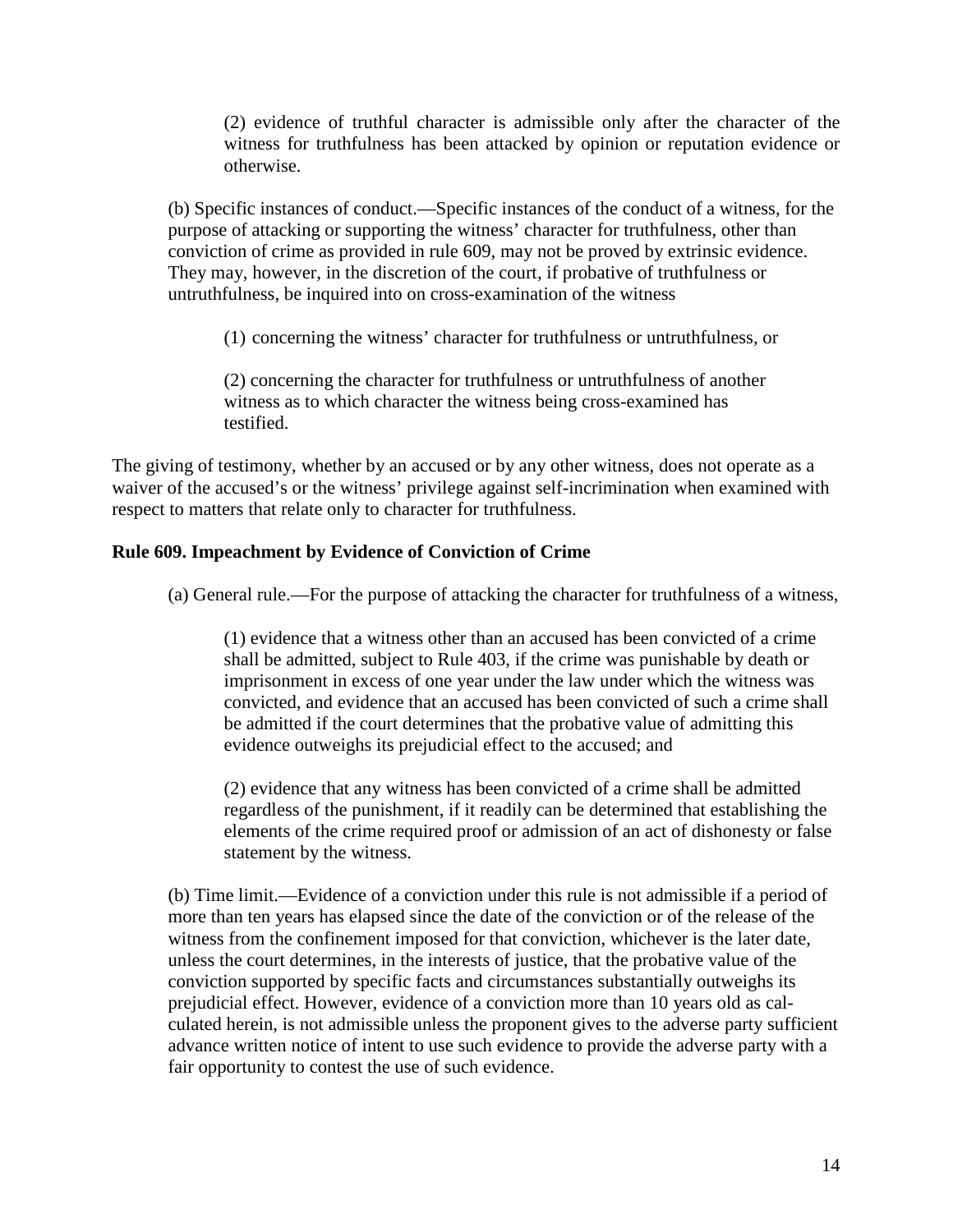(c) Effect of pardon, annulment, or certificate of rehabilitation.—Evidence of a conviction is not admissible under this rule if (1) the conviction has been the subject of a pardon, annulment, certificate of rehabilitation, or other equivalent procedure based on a finding of the rehabilitation of the person convicted, and that person has not been convicted of a subsequent crime that was punishable by death or imprisonment in excess of one year, or (2) the conviction has been the subject of a pardon, annulment, or other equivalent procedure based on a finding of innocence.

(d) Juvenile adjudications.—Evidence of juvenile adjudications is generally not admissible under this rule. The court may, however, in a criminal case allow evidence of a juvenile adjudication of a witness other than the accused if conviction of the offense would be admissible to attack the credibility of an adult and the court is satisfied that admission in evidence is necessary for a fair determination of the issue of guilt or innocence.

(e) Pendency of appeal.—The pendency of an appeal there from does not render evidence of a conviction inadmissible. Evidence of the pendency of an appeal is admissible.

#### **Rule 610. Religious Beliefs or Opinions**

Evidence of the beliefs or opinions of a witness on matters of religion is not admissible for the purpose of showing that by reason of their nature the witness' credibility is impaired or enhanced.

#### **Rule 611. Mode and Order of Interrogation and Presentation**

(a) Control by court.—The court shall exercise reasonable control over the mode and order of interrogating witnesses and presenting evidence so as to

(1) make the interrogation and presentation effective for the ascertainment of the truth,

(2) avoid needless consumption of time, and

(3) protect witnesses from harassment or undue embarrassment.

(b) Scope of cross-examination.—Cross-examination should be limited to the subject matter of the direct examination and matters affecting the credibility of the witness. The court may, in the exercise of discretion, permit inquiry into additional matters as if on direct examination.

(c) Leading questions.—Leading questions should not be used on the direct examination of a witness except as may be necessary to develop the witness' testimony. Ordinarily leading questions should be permitted on cross-examination. When a party calls a hostile witness, an adverse party, or a witness identified with an adverse party, interrogation may be by leading questions.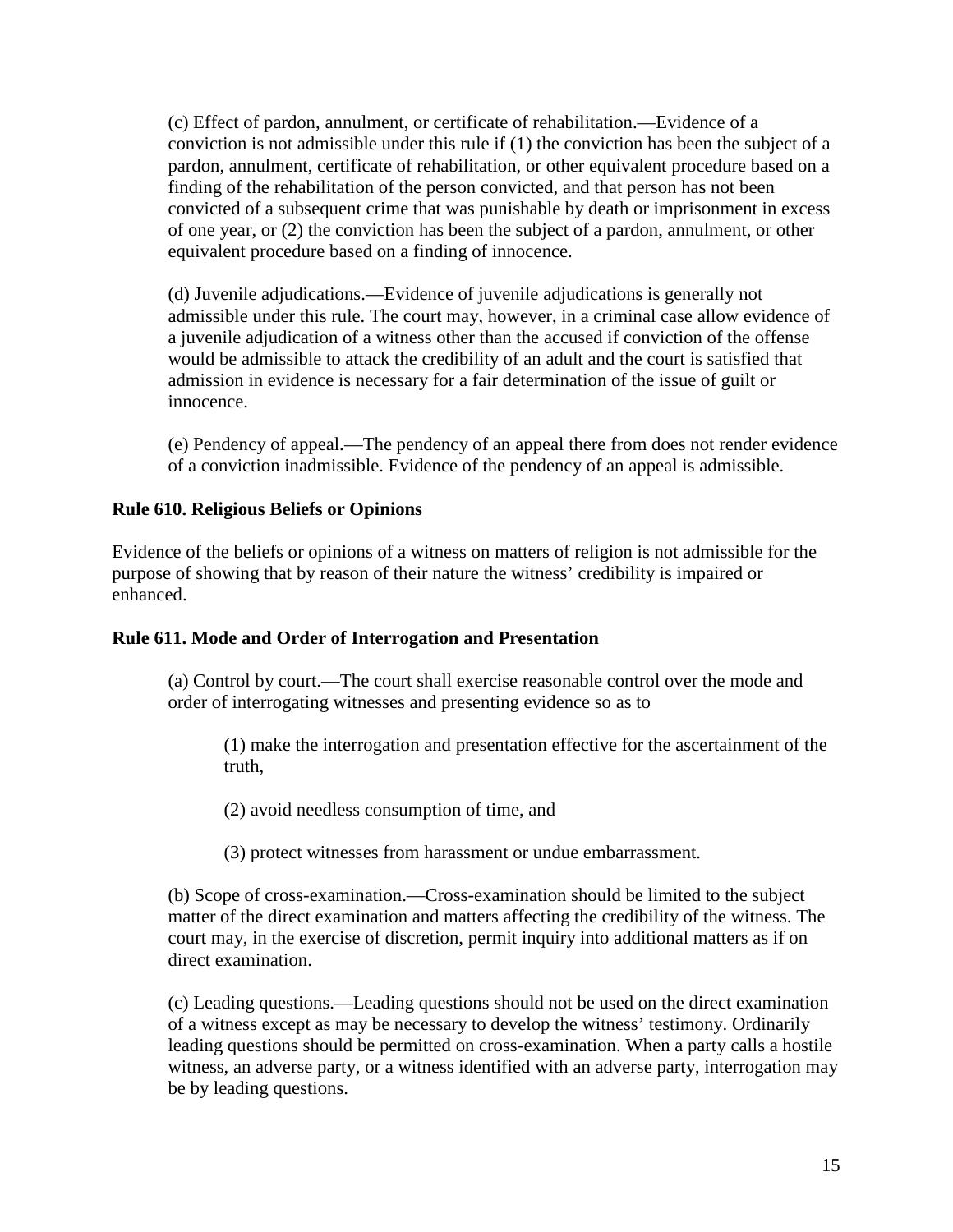#### **Rule 612. Writing Used To Refresh Memory**

If a witness uses a writing to refresh memory for the purpose of testifying, either—

(1) while testifying, or

(2) before testifying, if the court in its discretion determines it is necessary in the interests of justice,

an adverse party is entitled to have the writing produced at the hearing, to inspect it, to crossexamine the witness thereon, and to introduce in evidence those portions which relate to the testimony of the witness. If it is claimed that the writing contains matters not related to the subject matter of the testimony the court shall examine the writing in camera, excise any portions not so related, and order delivery of the remainder to the party entitled thereto. Any portion withheld over objections shall be preserved and made available to the appellate court in the event of an appeal. If a writing is not produced or delivered pursuant to order under this rule, the court shall make any order justice requires, except that in criminal cases when the prosecution elects not to comply, the order shall be one striking the testimony or, if the court in its discretion determines that the interests of justice so require, declaring a mistrial.

#### **Rule 613. Prior Statements of Witnesses**

(a) Examining witness concerning prior statement.—In examining a witness concerning a prior statement made by the witness, whether written or not, the statement need not be shown nor its contents disclosed to the witness at that time, but on request the same shall be shown or disclosed to opposing counsel.

(b) Extrinsic evidence of prior inconsistent statement of witness.—Extrinsic evidence of a prior inconsistent statement by a witness is not admissible unless the witness is afforded an opportunity to explain or deny the same and the opposite party is afforded an opportunity to interrogate the witness thereon, or the interests of justice otherwise require.

#### **Rule 614. Calling and Interrogation of Witnesses by Court**

(a) Calling by court.—The court may, on its own motion or at the suggestion of a party, call witnesses, and all parties are entitled to cross-examine witnesses thus called.

(b) Interrogation by court.—The court may interrogate witnesses, whether called by itself or by a party.

(c) Objections.—Objections to the calling of witnesses by the court or to interrogation by it may be made at the time or at the next available opportunity when the jury is not present.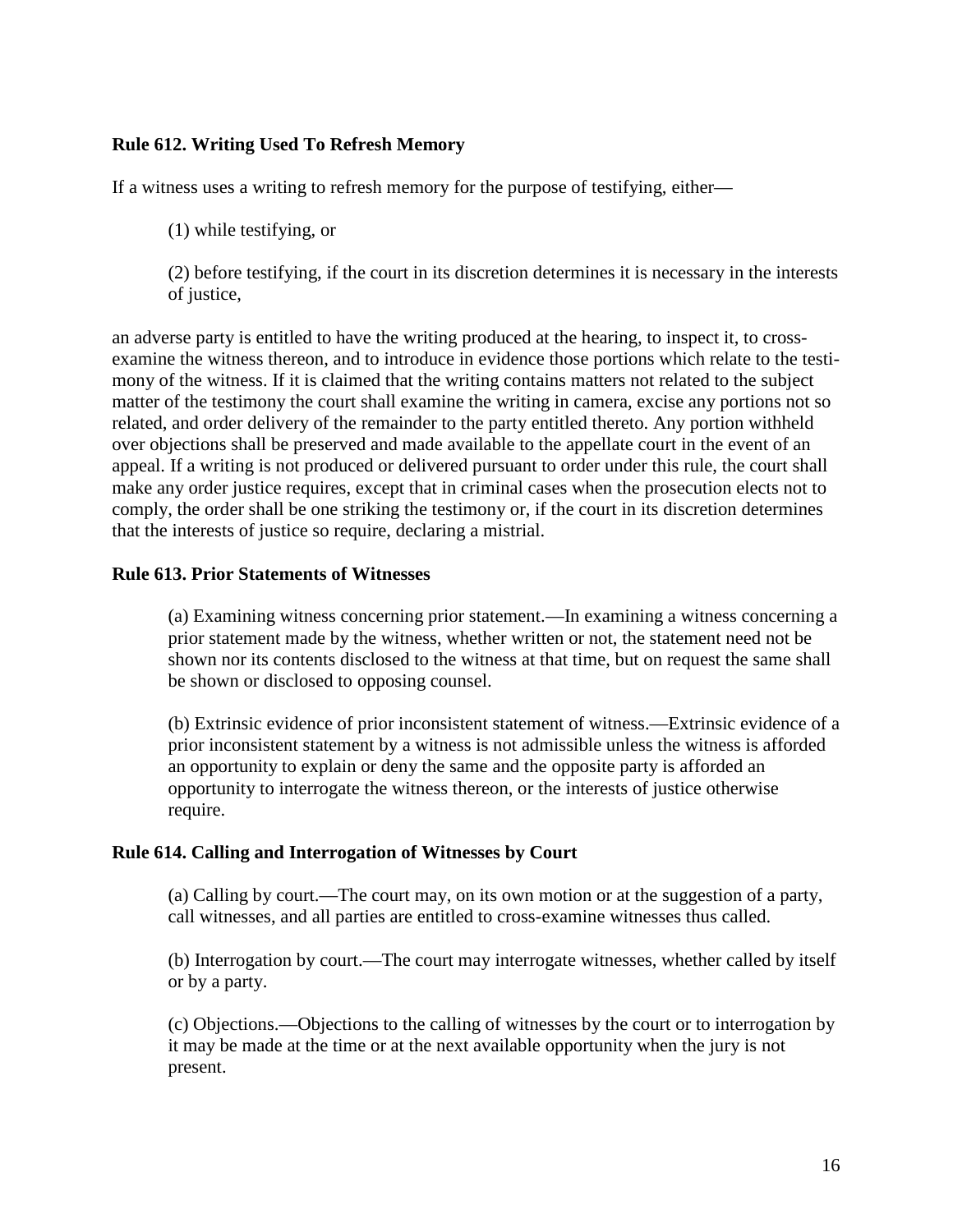#### **Rule 615. Exclusion of Witnesses**

At the request of a party the court shall order witnesses excluded so that they cannot hear the testimony of other witnesses, and it may make the order of its own motion. This rule does not authorize exclusion of (1) a party who is a natural person, or (2) an officer or employee of a party which is not a natural person designated as its representative by its attorney, or (3) a person whose presence is shown by a party to be essential to the presentation of the party's cause, or (4) a person authorized by statute to be present.

#### **ARTICLE VII. OPINIONS AND EXPERT TESTIMONY**

#### **Rule 701. Opinion Testimony by Lay Witnesses**

If the witness is not testifying as an expert, the witness' testimony in the form of opinions or inferences is limited to those opinions or inferences which are (a) rationally based on the perception of the witness, and (b) helpful to a clear understanding of the witness' testimony or the determination of a fact in issue, and (c) not based on scientific, technical, or other specialized knowledge within the scope of Rule 702.

#### **Rule 702. Testimony by Experts**

If scientific, technical, or other specialized knowledge will assist the trier of fact to understand the evidence or to determine a fact in issue, a witness qualified as an expert by knowledge, skill, experience, training, or education, may testify thereto in the form of an opinion or otherwise, if (1) the testimony is based upon sufficient facts or data, (2) the testimony is the product of reliable principles and methods, and (3) the witness has applied the principles and methods reliably to the facts of the case.

#### **Rule 703. Bases of Opinion Testimony by Experts**

The facts or data in the particular case upon which an expert bases an opinion or inference may be those perceived by or made known to the expert at or before the hearing. If of a type reasonably relied upon by experts in the particular field in forming opinions or inferences upon the subject, the facts or data need not be admissible in evidence in order for the opinion or inference to be admitted. Facts or data that are otherwise inadmissible shall not be disclosed to the jury by the proponent of the opinion or inference unless the court determines that their probative value in assisting the jury to evaluate the expert's opinion substantially outweighs their prejudicial effect.

#### **Rule 704. Opinion on Ultimate Issue**

(a) Except as provided in subdivision (b), testimony in the form of an opinion or inference otherwise admissible is not objectionable because it embraces an ultimate issue to be decided by the trier of fact.

(b) No expert witness testifying with respect to the mental state or condition of a defendant in a criminal case may state an opinion or inference as to whether the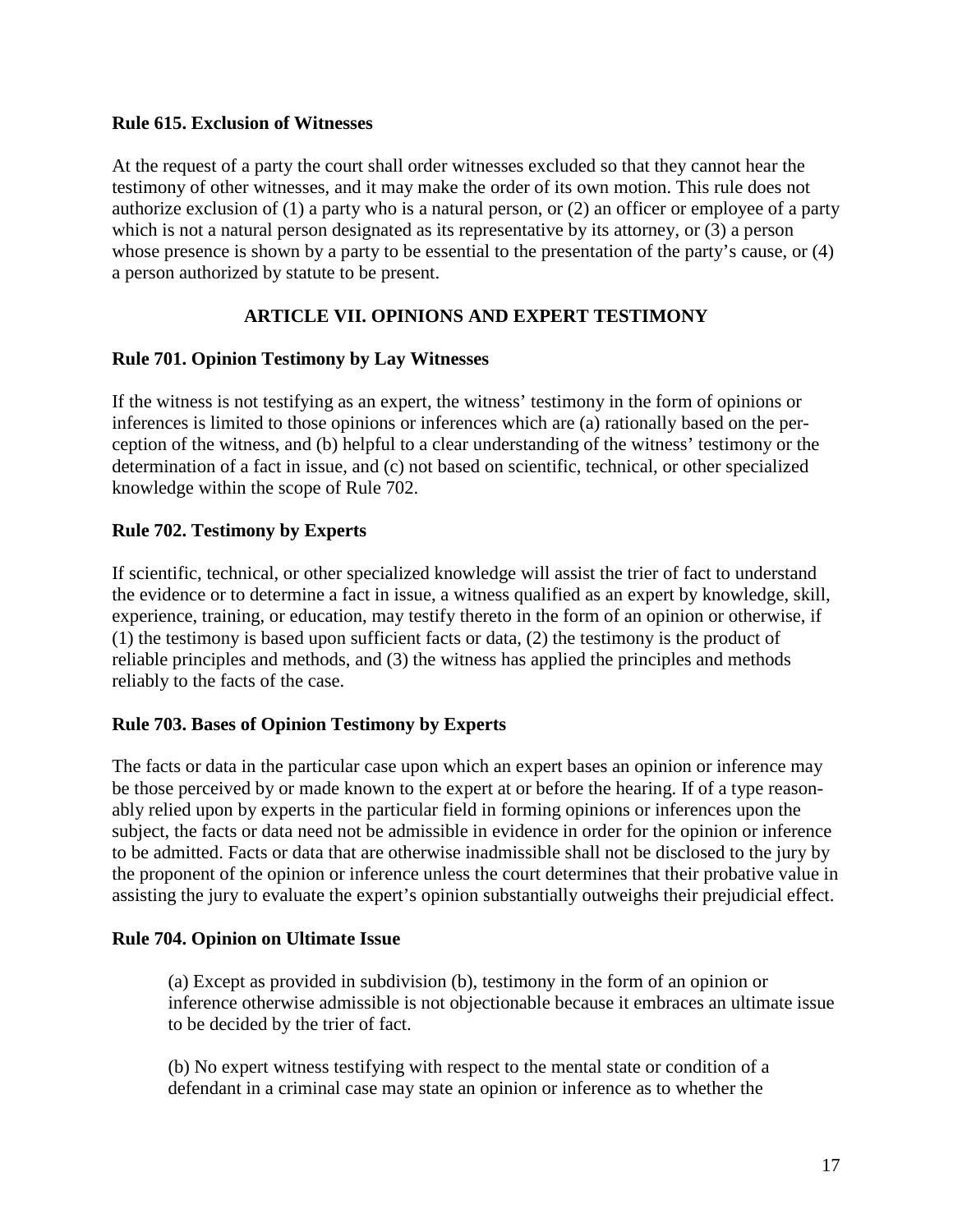defendant did or did not have the mental state or condition constituting an element of the crime charged or of a defense thereto. Such ultimate issues are matters for the trier of fact alone.

#### **Rule 705. Disclosure of Facts or Data Underlying Expert Opinion**

The expert may testify in terms of opinion or inference and give reasons therefore without first testifying to the underlying facts or data, unless the court requires otherwise. The expert may in any event be required to disclose the underlying facts or data on cross-examination.

#### **Rule 706. Court Appointed Experts**

(a) Appointment.—The court may on its own motion or on the motion of any party enter an order to show cause why expert witnesses should not be appointed, and may request the parties to submit nominations. The court may appoint any expert witnesses agreed upon by the parties, and may appoint expert witnesses of its own selection. An expert witness shall not be appointed by the court unless the witness consents to act. A witness so appointed shall be informed of the witness' duties by the court in writing, a copy of which shall be filed with the clerk, or at a conference in which the parties shall have opportunity to participate. A witness so appointed shall advise the parties of the witness' findings, if any; the witness' deposition may be taken by any party; and the witness may be called to testify by the court or any party. The witness shall be subject to crossexamination by each party, including a party calling the witness.

(b) Compensation.—Expert witnesses so appointed are allowed reasonable compensation in whatever sum the court may determine. The compensation thus fixed is payable from funds which may be provided by law in criminal cases and civil actions and proceedings involving just compensation. In other civil actions and proceedings the compensation shall be paid by the parties in such proportion and at such time as the court directs, and thereafter charged in like manner as other costs.

(c) Disclosure of appointment.—In the exercise of its discretion, the court may authorize disclosure to the jury of the fact that the court appointed the expert witness.

(d) Parties' experts of own selection.—Nothing in this rule limits the parties in calling expert witnesses of their own selection.

#### **ARTICLE VIII. HEARSAY**

#### **Rule 801. Definitions**

The following definitions apply under this article:

(a) Statement.—A ''statement'' is (1) an oral or written assertion or (2) nonverbal conduct of a person, if it is intended by the person as an assertion.

(b) Declarant.—A ''declarant'' is a person who makes a statement.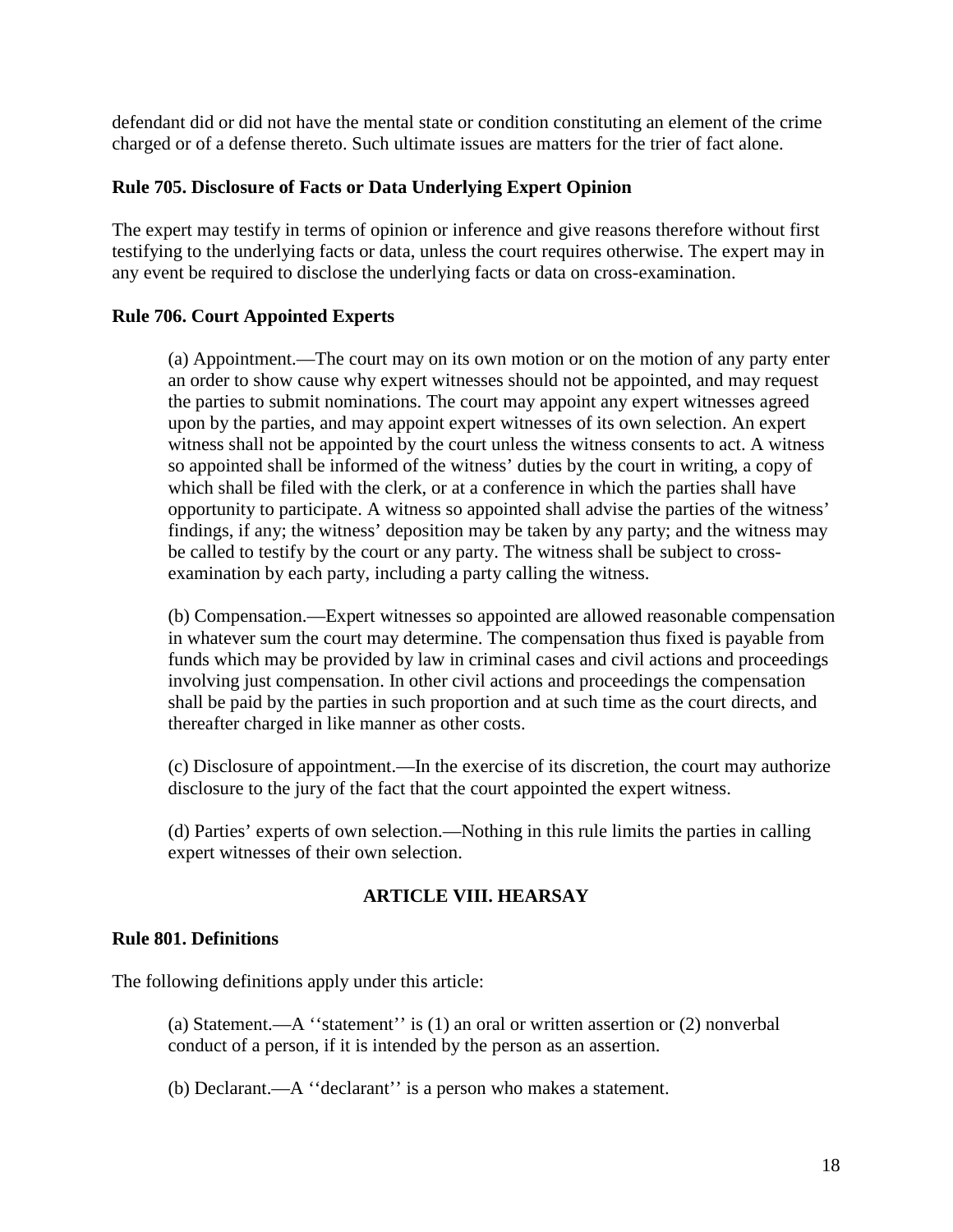(c) Hearsay.—''Hearsay'' is a statement, other than one made by the declarant while testifying at the trial or hearing, offered in evidence to prove the truth of the matter asserted.

(d) Statements which are not hearsay.—A statement is not hearsay if—

(1) Prior statement by witness.—The declarant testifies at the trial or hearing and is subject to cross-examination concerning the statement, and the statement is

(A) inconsistent with the declarant's testimony, and was given under oath subject to the penalty of perjury at a trial, hearing, or other proceeding, or in a deposition, or

(B) consistent with the declarant's testimony and is offered to rebut an express or implied charge against the declarant of recent fabrication or improper influence or motive, or

(C) one of identification of a person made after perceiving the person; or

(2) Admission by party-opponent.—The statement is offered against a party and is

(A) the party's own statement, in either an individual or a representative capacity or

(B) a statement of which the party has manifested an adoption or belief in its truth, or

(C) a statement by a person authorized by the party to make a statement concerning the subject, or

(D) a statement by the party's agent or servant concerning a matter within the scope of the agency or employment, made during the existence of the relationship, or

(E) a statement by a coconspirator of a party during the course and in furtherance of the conspiracy. The contents of the statement shall be considered but are not alone sufficient to establish the declarant's authority under subdivision (C), the agency or employment relationship and scope thereof under subdivision (D), or the existence of the conspiracy and the participation therein of the declarant and the party against whom the statement is offered under subdivision (E).

#### **Rule 802. Hearsay Rule**

Hearsay is not admissible except as provided by these rules or by other rules prescribed by the Tribal Appellate Court or by Act of Tribal Council.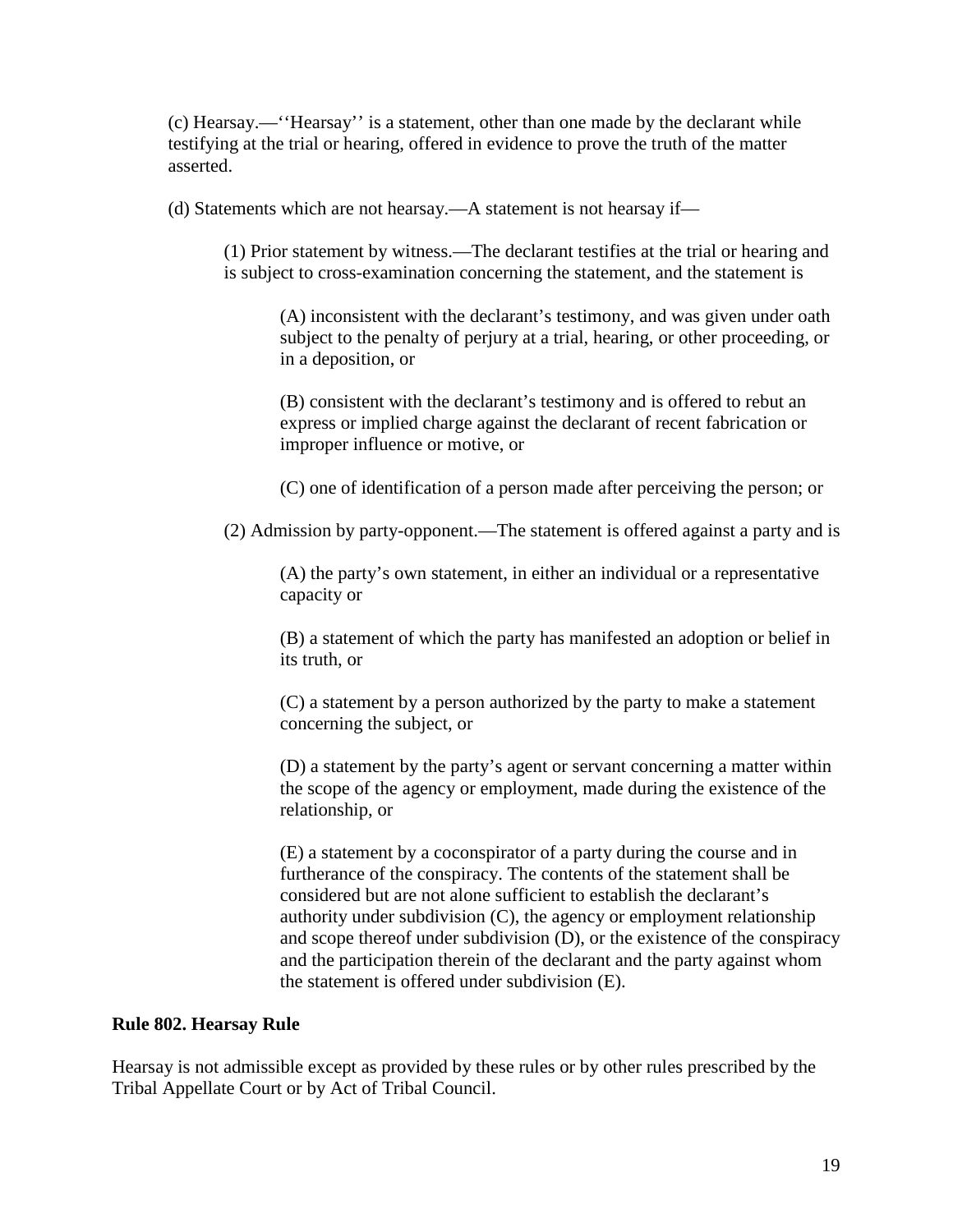#### **Rule 803. Hearsay Exceptions; Availability of Declarant Immaterial**

The following are not excluded by the hearsay rule, even though the declarant is available as a witness:

(1) Present sense impression.—A statement describing or explaining an event or condition made while the declarant was perceiving the event or condition, or immediately thereafter.

(2) Excited utterance.—A statement relating to a startling event or condition made while the declarant was under the stress of excitement caused by the event or condition.

(3) Then existing mental, emotional, or physical condition.— A statement of the declarant's then existing state of mind, emotion, sensation, or physical condition (such as intent, plan, motive, design, mental feeling, pain, and bodily health), but not including a statement of memory or belief to prove the fact remembered or believed unless it relates to the execution, revocation, identification, or terms of declarant's will.

(4) Statements for purposes of medical diagnosis or treatment.—Statements made for purposes of medical diagnosis or treatment and describing medical history, or past or present symptoms, pain, or sensations, or the inception or general character of the cause or external source thereof insofar as reasonably pertinent to diagnosis or treatment.

(5) Recorded recollection.—A memorandum or record concerning a matter about which a witness once had knowledge but now has insufficient recollection to enable the witness to testify fully and accurately, shown to have been made or adopted by the witness when the matter was fresh in the witness' memory and to reflect that knowledge correctly. If admitted, the memorandum or record may be read into evidence but may not itself be received as an exhibit unless offered by an adverse party.

(6) Records of regularly conducted activity.—A memorandum, report, record, or data compilation, in any form, of acts, events, conditions, opinions, or diagnoses, made at or near the time by, or from information transmitted by, a person with knowledge, if kept in the course of a regularly conducted business activity, and if it was the regular practice of that business activity to make the memorandum, report, record or data compilation, all as shown by the testimony of the custodian or other qualified witness, or by certification that complies with Rule 902(11), Rule 902(12), or a statute permitting certification, unless the source of information or the method or circumstances of preparation indicate lack of trustworthiness. The term ''business'' as used in this paragraph includes business, institution, association, profession, occupation, and calling of every kind, whether or not conducted for profit.

(7) Absence of entry in records kept in accordance with the provisions of paragraph (6).—Evidence that a matter is not included in the memoranda reports, records, or data compilations, in any form, kept in accordance with the provisions of paragraph (6), to prove the nonoccurrence or nonexistence of the matter, if the matter was of a kind of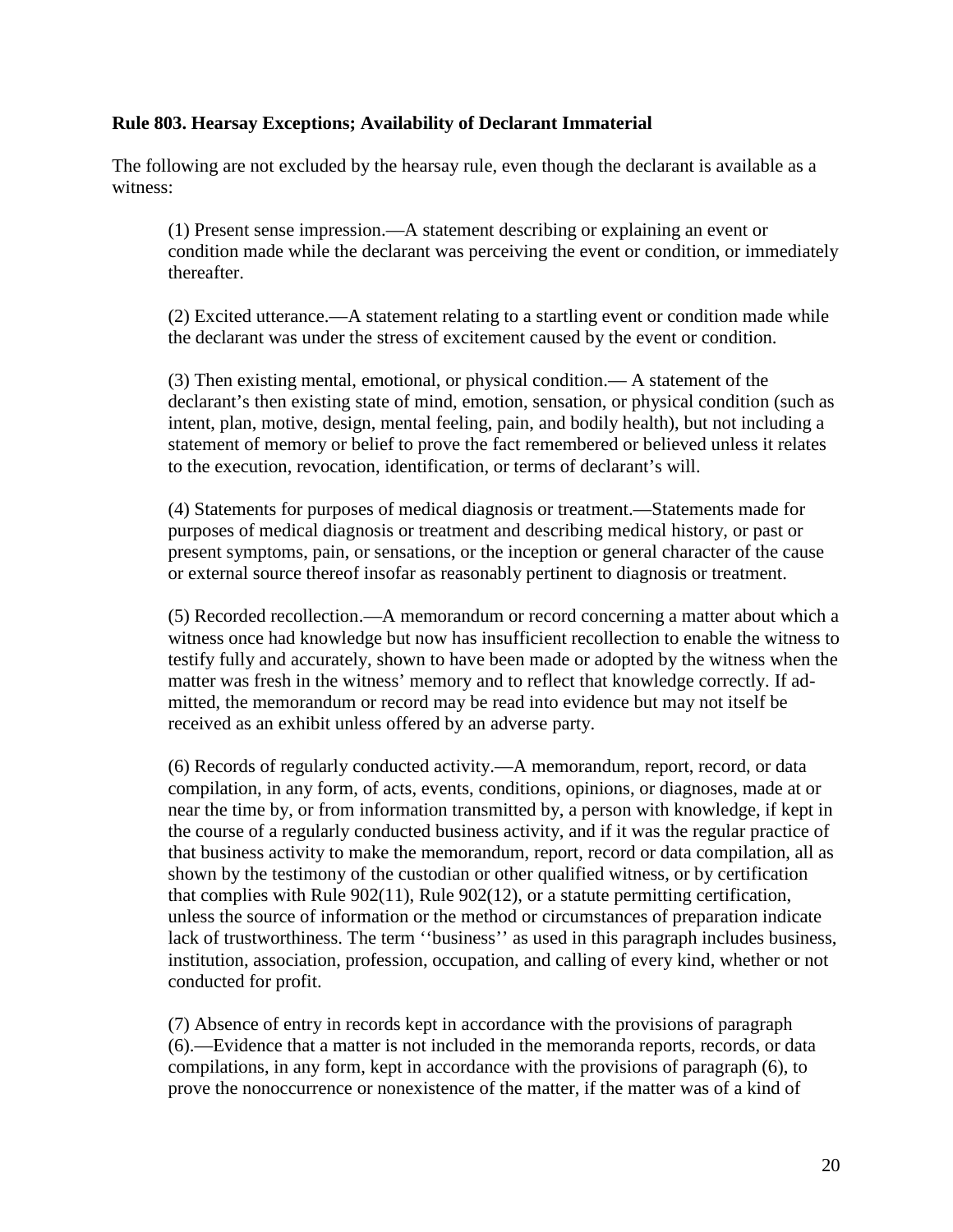which a memorandum, report, record, or data compilation was regularly made and preserved, unless the sources of information or other circumstances indicate lack of trustworthiness.

(8) Public records and reports.—Records, reports, statements, or data compilations, in any form, of public offices or agencies, setting forth (A) the activities of the office or agency, or (B) matters observed pursuant to duty imposed by law as to which matters there was a duty to report, excluding, however, in criminal cases matters observed by police officers and other law enforcement personnel, or (C) in civil actions and proceedings and against the Government in criminal cases, factual findings resulting from an investigation made pursuant to authority granted by law, unless the sources of information or other circumstances indicate lack of trustworthiness.

(9) Records of vital statistics.—Records or data compilations, in any form, of births, fetal deaths, deaths, or marriages, if the report thereof was made to a public office pursuant to requirements of law.

(10) Absence of public record or entry.—To prove the absence of a record, report, statement, or data compilation, in any form, or the nonoccurrence or nonexistence of a matter of which a record, report, statement, or data compilation, in any form, was regularly made and preserved by a public office or agency, evidence in the form of a certification in accordance with rule 902, or testimony, that diligent search failed to disclose the record, report, statement, or data compilation, or entry.

(11) Records of religious organizations.—Statements of births, marriages, divorces, deaths, legitimacy, ancestry, relationship by blood or marriage, or other similar facts of personal or family history, contained in a regularly kept record of a religious organization.

(12) Marriage, baptismal, and similar certificates.—Statements of fact contained in a certificate that the maker performed a marriage or other ceremony or administered a sacrament, made by a clergyman, public official, or other person authorized by the rules or practices of a religious organization or by law to perform the act certified, and purporting to have been issued at the time of the act or within a reasonable time thereafter.

(13) Family records.—Statements of fact concerning personal or family history contained in family Bibles, genealogies, charts, engravings on rings, inscriptions on family portraits, engravings on urns, crypts, or tombstones, or the like.

(14) Records of documents affecting an interest in property.—The record of a document purporting to establish or affect an interest in property, as proof of the content of the original recorded document and its execution and delivery by each person by whom it purports to have been executed, if the record is a record of a public office and an applicable statute authorizes the recording of documents of that kind in that office.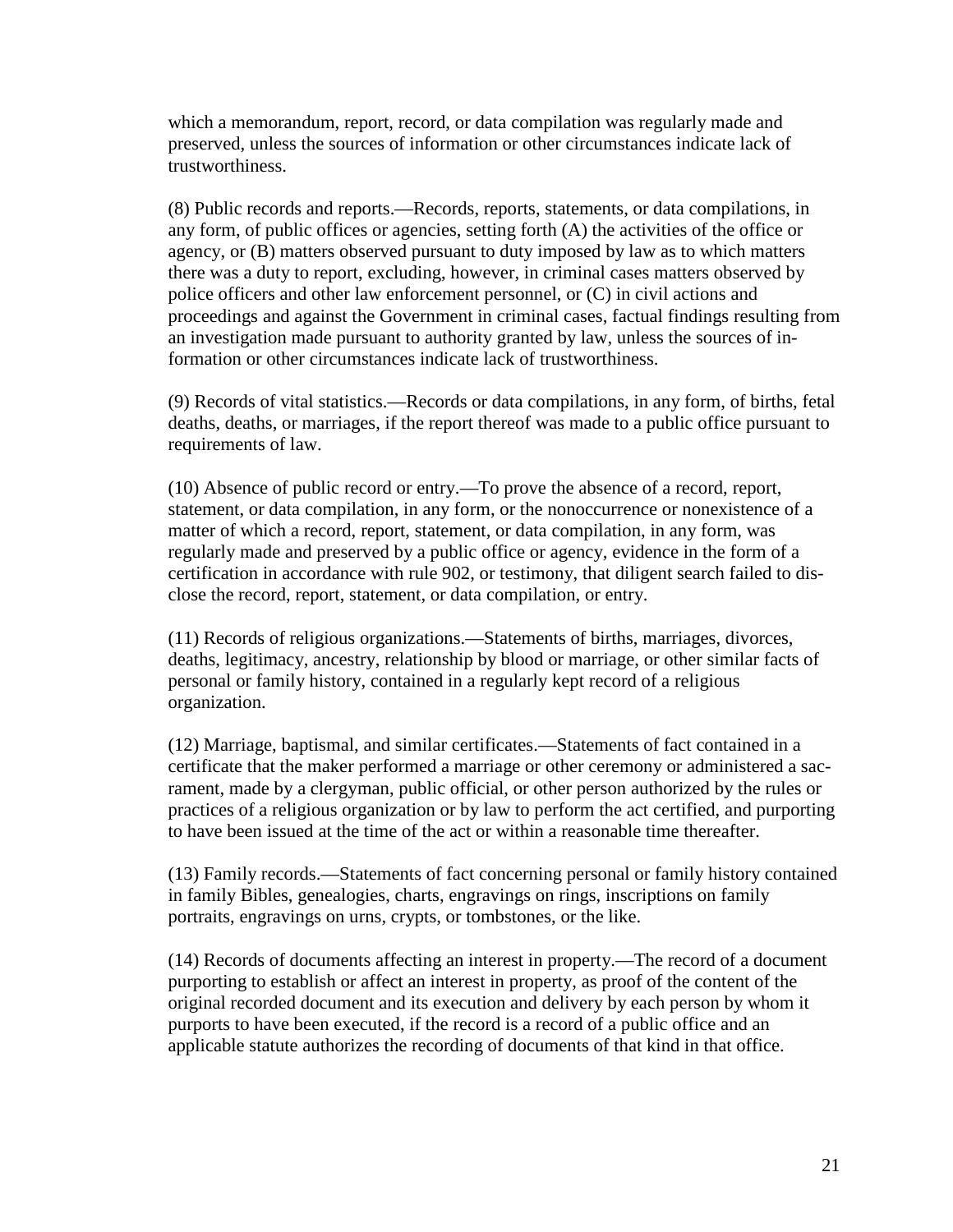(15) Statements in documents affecting an interest in property.—A statement contained in a document purporting to establish or affect an interest in property if the matter stated was relevant to the purpose of the document, unless dealings with the property since the document was made have been inconsistent with the truth of the statement or the purport of the document.

(16) Statements in ancient documents.—Statements in a document in existence twenty years or more the authenticity of which is established.

(17) Market reports, commercial publications.—Market quotations, tabulations, lists, directories, or other published compilations, generally used and relied upon by the public or by persons in particular occupations.

(18) Learned treatises.—To the extent called to the attention of an expert witness upon cross-examination or relied upon by the expert witness in direct examination, statements contained in published treatises, periodicals, or pamphlets on a subject of history, medicine, or other science or art, established as a reliable authority by the testimony or admission of the witness or by other expert testimony or by judicial notice. If admitted, the statements may be read into evidence but may not be received as exhibits.

(19) Reputation concerning personal or family history.—Reputation among members of a person's family by blood, adoption, or marriage, or among a person's associates, or in the community, concerning a person's birth, adoption, marriage, divorce, death, legitimacy, relationship by blood, adoption, or marriage, ancestry, or other similar fact of personal or family history.

(20) Reputation concerning boundaries or general history.— Reputation in a community, arising before the controversy, as to boundaries of or customs affecting lands in the community, and reputation as to events of general history important to the community or State or nation in which located.

(21) Reputation as to character.—Reputation of a person's character among associates or in the community.

(22) Judgment of previous conviction.—Evidence of a final judgment, entered after a trial or upon a plea of guilty (but not upon a plea of nolo contendere), adjudging a person guilty of a crime punishable by death or imprisonment in excess of one year, to prove any fact essential to sustain the judgment, but not including, when offered by the Government in a criminal prosecution for purposes other than impeachment, judgments against persons other than the accused. The pendency of an appeal may be shown but does not affect admissibility.

(23) Judgment as to personal, family, or general history, or boundaries.—Judgments as proof of matters of personal, family or general history, or boundaries, essential to the judgment, if the same would be provable by evidence of reputation.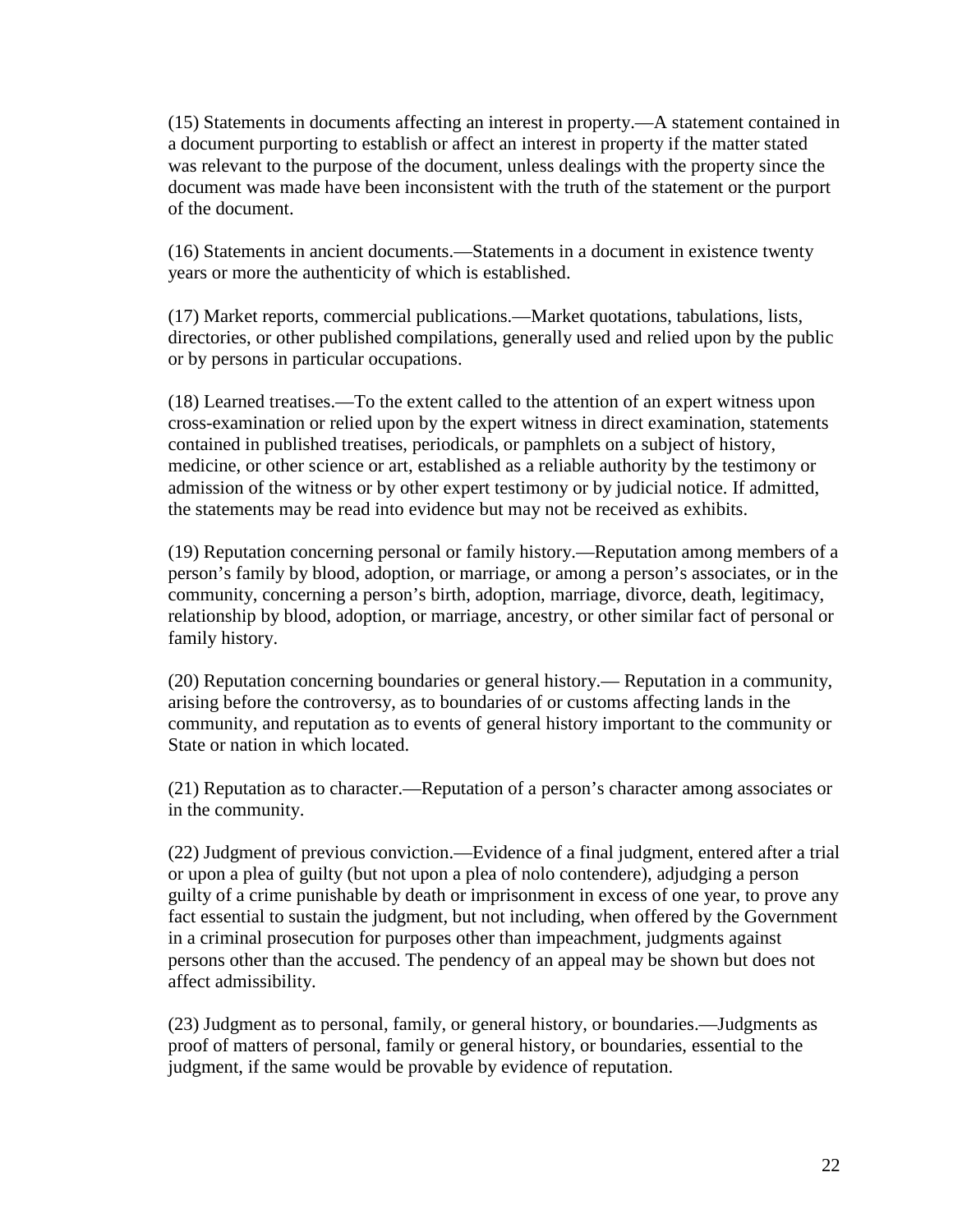#### **Rule 804. Hearsay Exceptions; Declarant Unavailable**

(a) Definition of unavailability.—''Unavailability as a witness'' includes situations in which the declarant—

(1) is exempted by ruling of the court on the ground of privilege from testifying concerning the subject matter of the declarant's statement; or

(2) persists in refusing to testify concerning the subject matter of the declarant's statement despite an order of the court to do so; or

(3) testifies to a lack of memory of the subject matter of the declarant's statement; or

(4) is unable to be present or to testify at the hearing because of death or then existing physical or mental illness or infirmity; or

(5) is absent from the hearing and the proponent of a statement has been unable to procure the declarant's attendance (or in the case of a hearsay exception under subdivision  $(b)(2)$ ,  $(3)$ , or  $(4)$ , the declarant's attendance or testimony) by process or other reasonable means.

A declarant is not unavailable as a witness if exemption, refusal, claim of lack of memory, inability, or absence is due to the procurement or wrongdoing of the proponent of a statement for the purpose of preventing the witness from attending or testifying.

(b) Hearsay exceptions.—The following are not excluded by the hearsay rule if the declarant is unavailable as a witness:

(1) Former testimony.—Testimony given as a witness at another hearing of the same or a different proceeding, or in a deposition taken in compliance with law in the course of the same or another proceeding, if the party against whom the testimony is now offered, or, in a civil action or proceeding, a predecessor in interest, had an opportunity and similar motive to develop the testimony by direct, cross, or redirect examination.

(2) Statement under belief of impending death.—In a prosecution for homicide or in a civil action or proceeding, a statement made by a declarant while believing that the declarant's death was imminent, concerning the cause or circumstances of what the declarant believed to be impending death.

(3) Statement against interest.—A statement which was at the time of its making so far contrary to the declarant's pecuniary or proprietary interest, or so far tended to subject the declarant to civil or criminal liability, or to render invalid a claim by the declarant against another, that a reasonable person in the declarant's position would not have made the statement unless believing it to be true. A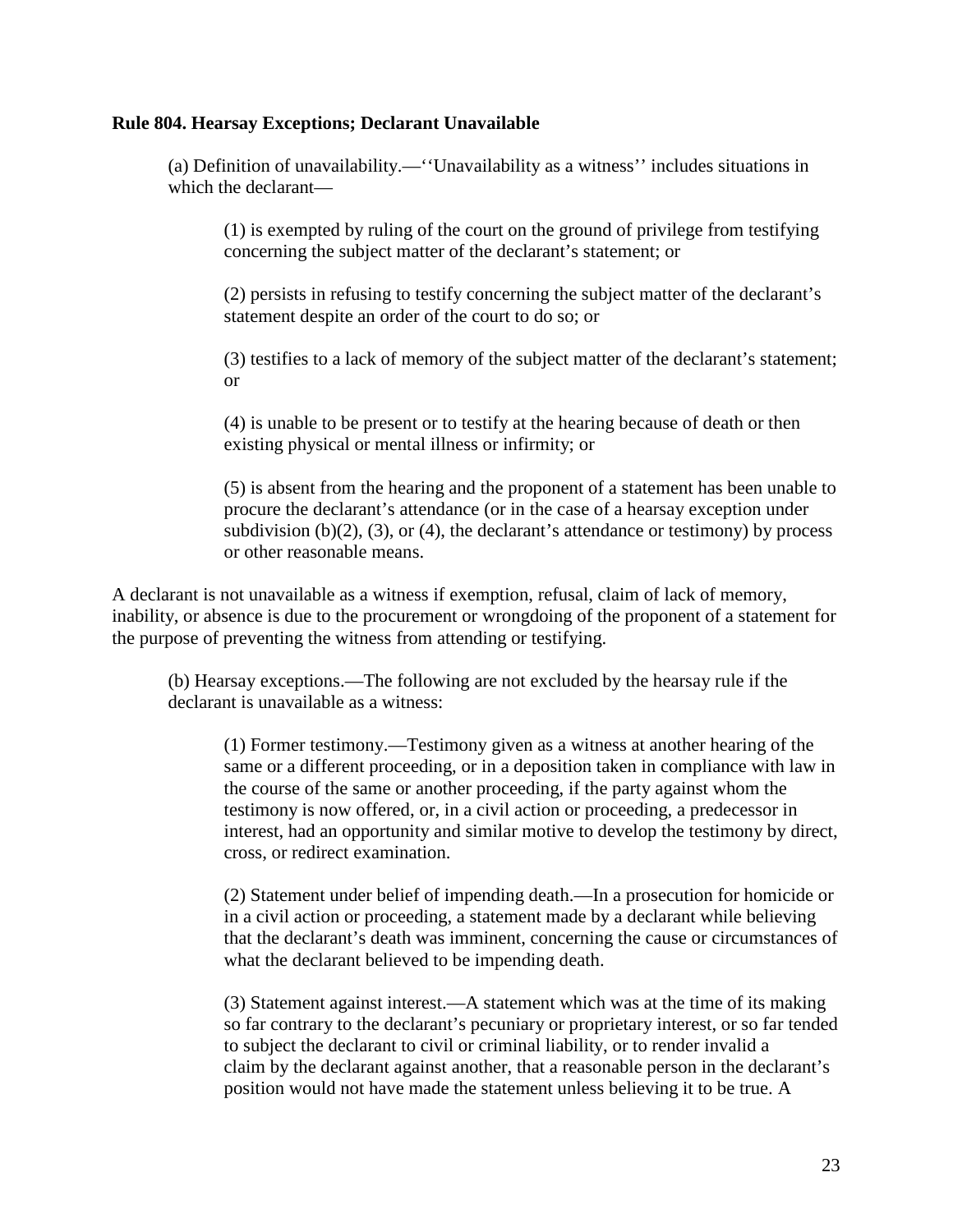statement tending to expose the declarant to criminal liability and offered to exculpate the accused is not admissible unless corroborating circumstances clearly indicate the trustworthiness of the statement.

(4) Statement of personal or family history.—(A) A statement concerning the declarant's own birth, adoption, marriage, divorce, legitimacy, relationship by blood, adoption, or marriage, ancestry, or other similar fact of personal or family history, even though declarant had no means of acquiring personal knowledge of the matter stated; or (B) a statement concerning the foregoing matters, and death also, of another person, if the declarant was related to the other by blood, adoption, or marriage or was so intimately associated with the other's family as to be likely to have accurate information concerning the matter declared.

(5) Reserved

(6) Forfeiture by wrongdoing.—A statement offered against a party that has engaged or acquiesced in wrongdoing that was intended to, and did, procure the unavailability of the declarant as a witness.

#### **Rule 805. Hearsay Within Hearsay**

Hearsay included within hearsay is not excluded under the hearsay rule if each part of the combined statements conforms with an exception to the hearsay rule provided in these rules.

#### **Rule 806. Attacking and Supporting Credibility of Declarant**

When a hearsay statement, or a statement defined in Rule  $801(d)(2)(C)$ , (D), or (E), has been admitted in evidence, the credibility of the declarant may be attacked, and if attacked may be supported, by any evidence which would be admissible for those purposes if declarant had testified as a witness. Evidence of a statement or conduct by the declarant at any time, inconsistent with the declarant's hearsay statement, is not subject to any requirement that the declarant may have been afforded an opportunity to deny or explain. If the party against whom a hearsay statement has been admitted calls the declarant as a witness, the party is entitled to examine the declarant on the statement as if under cross-examination.

#### **Rule 807. Residual Exception**

A statement not specifically covered by Rule 803 or 804 but having equivalent circumstantial guarantees of trustworthiness, is not excluded by the hearsay rule, if the court determines that (A) the statement is offered as evidence of a material fact; (B) the statement is more probative on the point for which it is offered than any other evidence which the proponent can procure through reasonable efforts; and (C) the general purposes of these rules and the interests of justice will best be served by admission of the statement into evidence. However, a statement may not be admitted under this exception unless the proponent of it makes known to the adverse party sufficiently in advance of the trial or hearing to provide the adverse party with a fair opportunity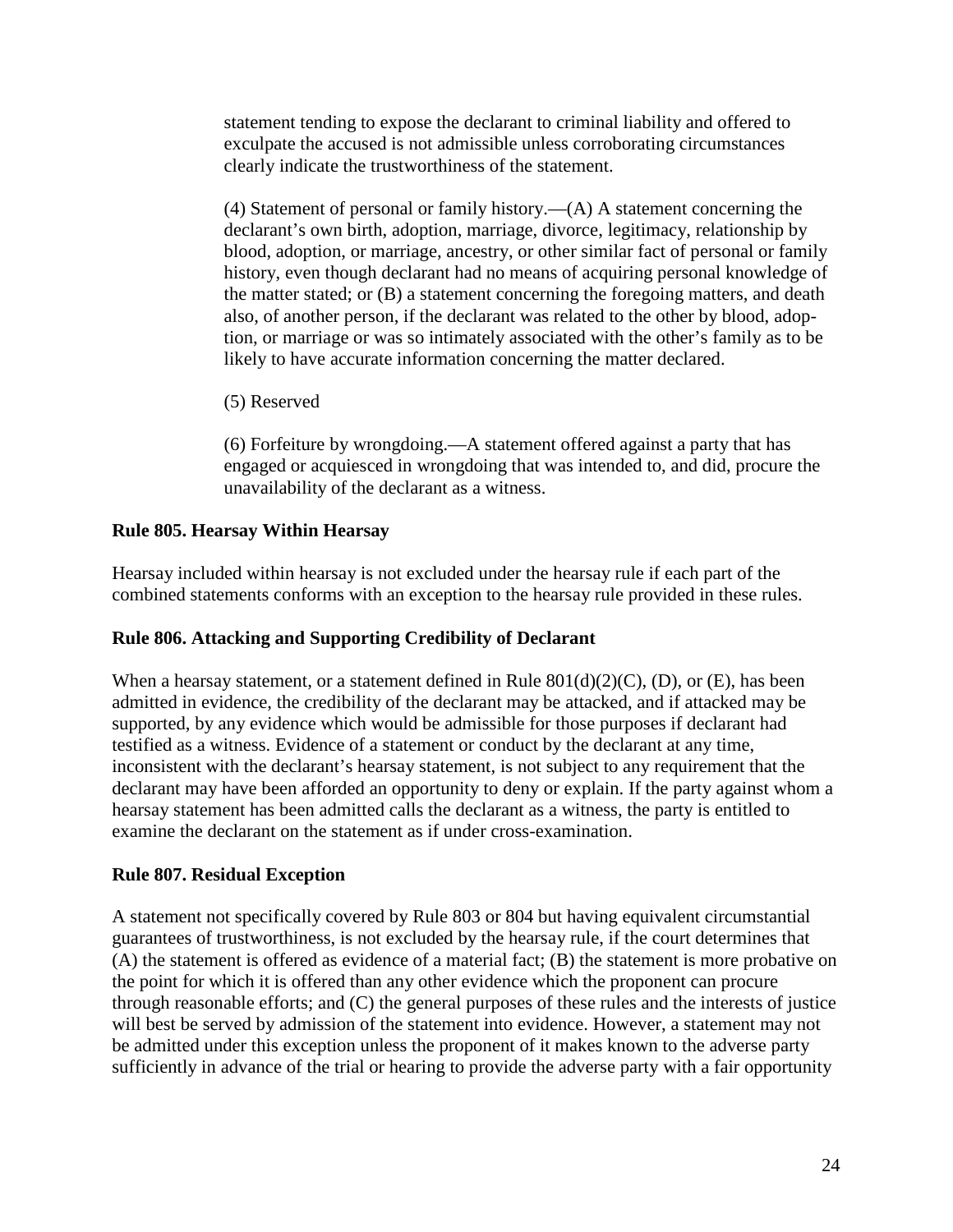to prepare to meet it, the proponent's intention to offer the statement and the particulars of it, including the name and address of the declarant.

#### **ARTICLE IX. AUTHENTICATION AND IDENTIFICATION**

#### **Rule 901. Requirement of Authentication or Identification**

(a) General provision.—The requirement of authentication or identification as a condition precedent to admissibility is satisfied by evidence sufficient to support a finding that the matter in question is what its proponent claims.

(b) Illustrations.—By way of illustration only, and not by way of limitation, the following are examples of authentication or identification conforming with the requirements of this rule:

(1) Testimony of witness with knowledge.—Testimony that a matter is what it is claimed to be.

(2) Nonexpert opinion on handwriting.—Nonexpert opinion as to the genuineness of handwriting, based upon familiarity not acquired for purposes of the litigation.

(3) Comparison by trier or expert witness.—Comparison by the trier of fact or by expert witnesses with specimens which have been authenticated.

(4) Distinctive characteristics and the like.—Appearance, contents, substance, internal patterns, or other distinctive characteristics, taken in conjunction with circumstances.

(5) Voice identification.—Identification of a voice, whether heard firsthand or through mechanical or electronic transmission or recording, by opinion based upon hearing the voice at any time under circumstances connecting it with the alleged speaker.

(6) Telephone conversations.—Telephone conversations, by evidence that a call was made to the number assigned at the time by the telephone company to a particular person or business, if

(A) in the case of a person, circumstances, including self-identification, show the person answering to be the one called, or

(B) in the case of a business, the call was made to a place of business and the conversation related to business reasonably transacted over the telephone.

(7) Public records or reports.—Evidence that a writing authorized by law to be recorded or filed and in fact recorded or filed in a public office, or a purported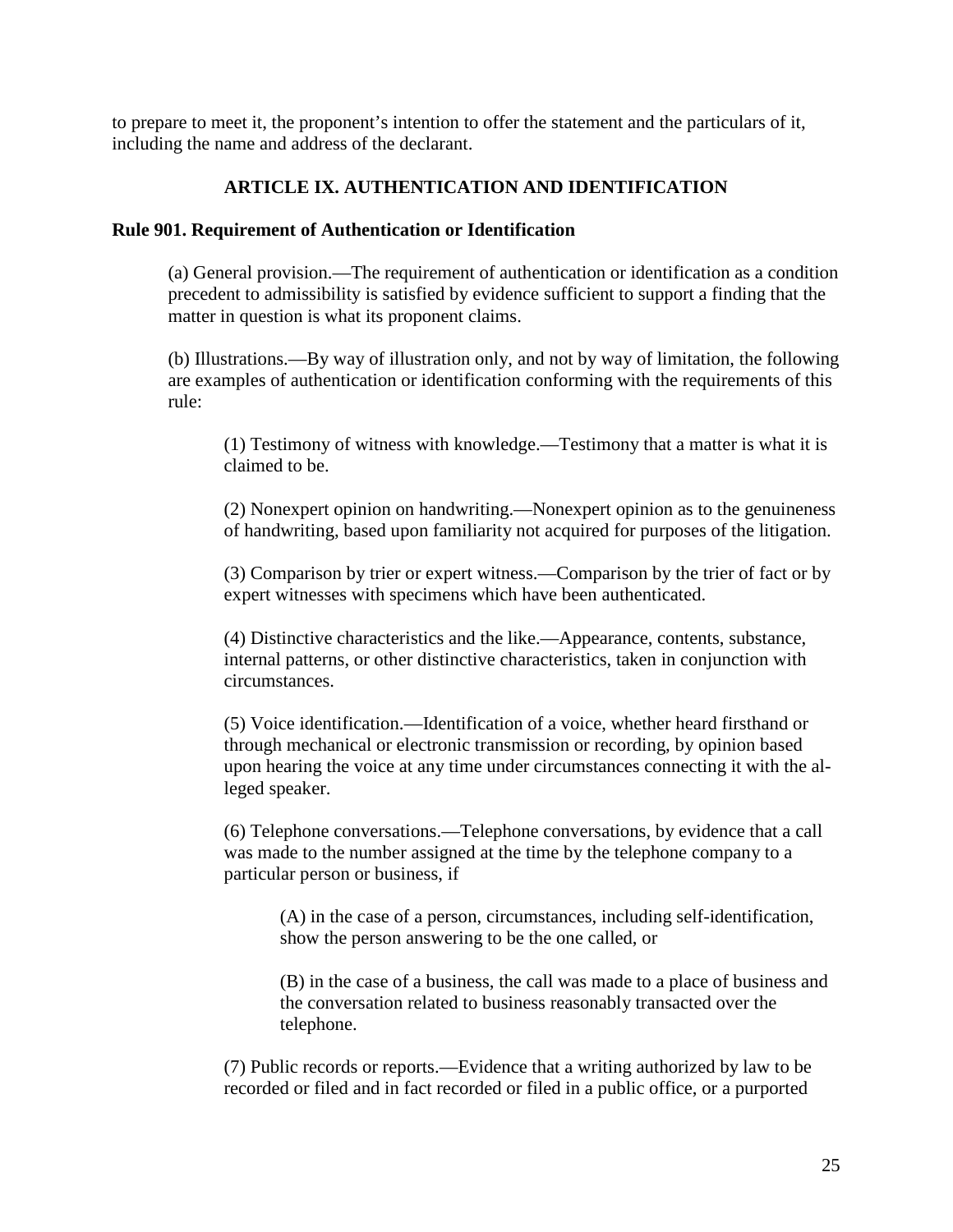public record, report, statement, or data compilation, in any form, is from the public office where items of this nature are kept.

(8) Ancient documents or data compilation.—Evidence that a document or data compilation, in any form, (A) is in such condition as to create no suspicion concerning its authenticity, (B) was in a place where it, if authentic, would likely be, and (C) has been in existence 20 years or more at the time it is offered.

(9) Process or system.—Evidence describing a process or system used to produce a result and showing that the process or system produces an accurate result.

(10) Methods provided by statute or rule.—Any method of authentication or identification provided by Act of Tribal Council or by other rules prescribed by the Tribal Appellate Court.

#### **Rule 902. Self-authentication**

Extrinsic evidence of authenticity as a condition precedent to admissibility is not required with respect to the following:

(1) Domestic public documents under seal.—A document bearing a seal purporting to be that of the United States, or of any Tribe, State, district, Commonwealth, territory, or insular possession thereof, or the Panama Canal Zone, or the Trust Territory of the Pacific Islands, or of a political subdivision, department, officer, or agency thereof, and a signature purporting to be an attestation or execution.

(2) Domestic public documents not under seal.—A document purporting to bear the signature in the official capacity of an officer or employee of any entity included in paragraph (1) hereof, having no seal, if a public officer having a seal and having official duties in the district or political subdivision of the officer or employee certifies under seal that the signer has the official capacity and that the signature is genuine.

(3) Foreign public documents.—A document purporting to be executed or attested in an official capacity by a person authorized by the laws of a foreign country to make the execution or attestation, and accompanied by a final certification as to the genuineness of the signature and official position (A) of the executing or attesting person, or (B) of any foreign official whose certificate of genuineness of signature and official position relates to the execution or attestation or is in a chain of certificates of genuineness of signature and official position relating to the execution or attestation. A final certification may be made by a secretary of an embassy or legation, consul general, consul, vice consul, or consular agent of the United States, or a diplomatic or consular official of the foreign country assigned or accredited to the United States. If reasonable opportunity has been given to all parties to investigate the authenticity and accuracy of official documents, the court may, for good cause shown, order that they be treated as presumptively authentic without final certification or permit them to be evidenced by an attested summary with or without final certification.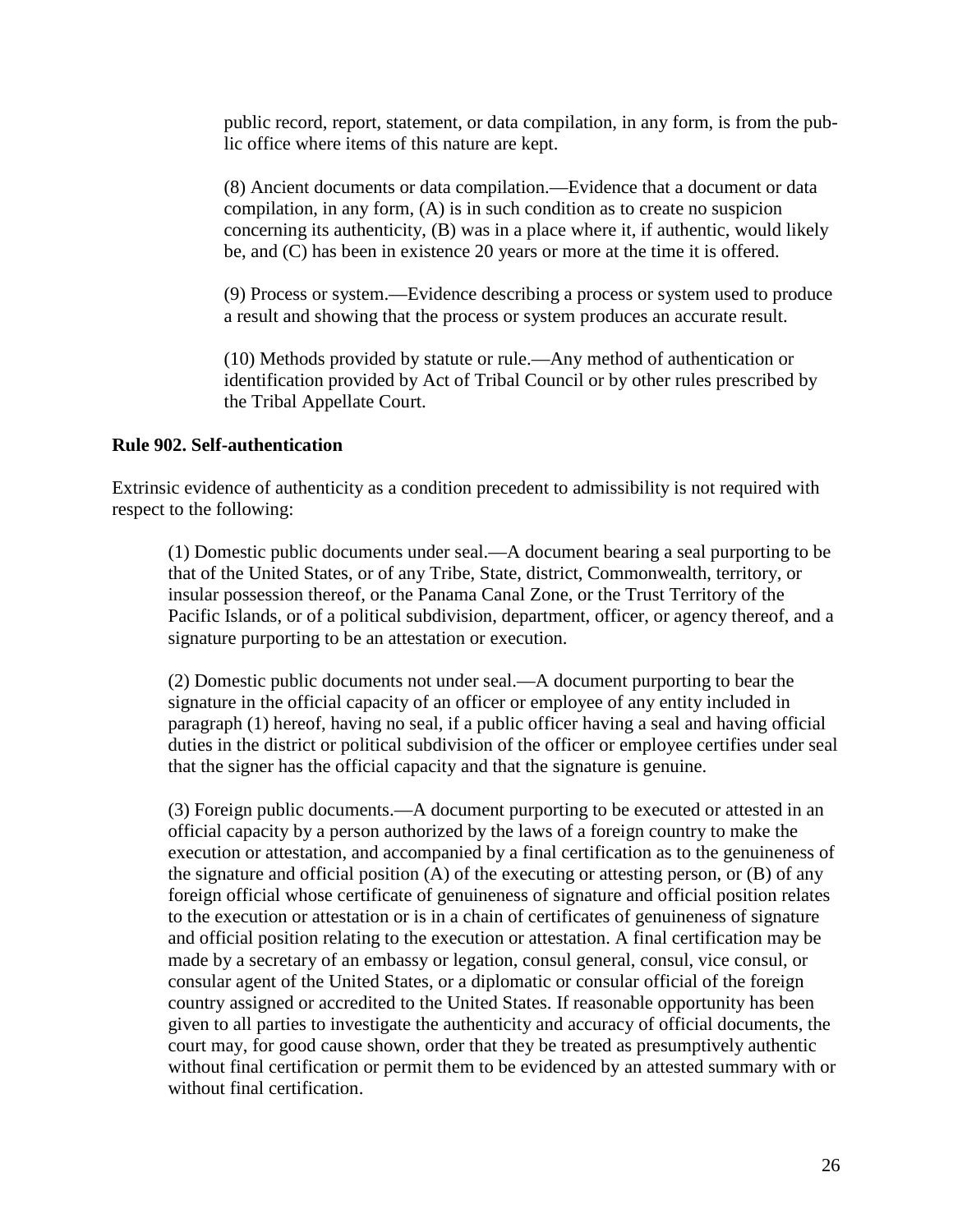(4) Certified copies of public records.—A copy of an official record or report or entry therein, or of a document authorized by law to be recorded or filed and actually recorded or filed in a public office, including data compilations in any form, certified as correct by the custodian or other person authorized to make the certification, by certificate complying with paragraph (1), (2), or (3) of this rule or complying with any Act of Tribal Council or rule prescribed by the Tribal Appellate Court.

(5) Official publications.—Books, pamphlets, or other publications purporting to be issued by public authority.

(6) Newspapers and periodicals.—Printed materials purporting to be newspapers or periodicals.

(7) Trade inscriptions and the like.—Inscriptions, signs, tags, or labels purporting to have been affixed in the course of business and indicating ownership, control, or origin.

(8) Acknowledged documents.—Documents accompanied by a certificate of acknowledgment executed in the manner provided by law by a notary public or other officer authorized by law to take acknowledgments.

(9) Commercial paper and related documents.—Commercial paper, signatures thereon, and documents relating thereto to the extent provided by general commercial law.

(10) Presumptions under Acts of United States Congress.—Any signature, document, or other matter declared by Act of United States Congress to be presumptively or prima facie genuine or authentic.

(11) Certified domestic records of regularly conducted activity.—The original or a duplicate of a domestic record of regularly conducted activity that would be admissible under Rule 803(6) if accompanied by a written declaration of its custodian or other qualified person, in a manner complying with any Act of Tribal Council or rule prescribed by the Tribal Appellate Court, certifying that the record—

> (A) was made at or near the time of the occurrence of the matters set forth by, or from information transmitted by, a person with knowledge of those matters;

(B) was kept in the course of the regularly conducted activity; and

(C) was made by the regularly conducted activity as a regular practice. A party intending to offer a record into evidence under this paragraph must provide written notice of that intention to all adverse parties, and must make the record and declaration available for inspection sufficiently in advance of their offer into evidence to provide an adverse party with a fair opportunity to challenge them.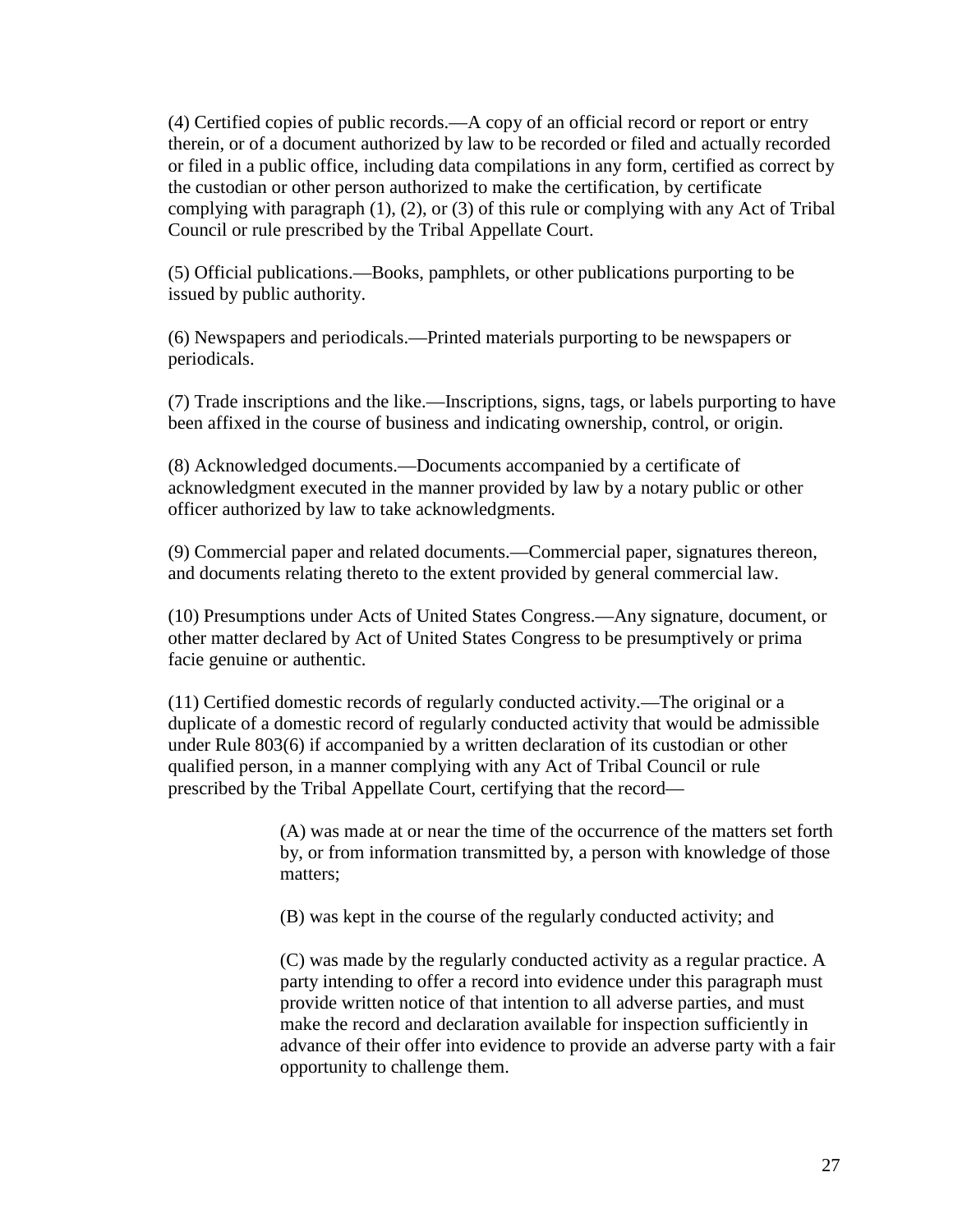(12) Certified foreign records of regularly conducted activity.—In a civil case, the original or a duplicate of a foreign record of regularly conducted activity that would be admissible under Rule 803(6) if accompanied by a written declaration by its custodian or other qualified person certifying that the record—

> (A) was made at or near the time of the occurrence of the matters set forth by, or from information transmitted by, a person with knowledge of those matters;

(B) was kept in the course of the regularly conducted activity; and

(C) was made by the regularly conducted activity as a regular practice. The declaration must be signed in a manner that, if falsely made, would subject the maker to criminal penalty under the laws of the country where the declaration is signed. A party intending to offer a record into evidence under this paragraph must provide written notice of that intention to all adverse parties, and must make the record and declaration available for inspection sufficiently in advance of their offer into evidence to provide an adverse party with a fair opportunity to challenge them.

#### **Rule 903. Subscribing Witness' Testimony Unnecessary**

The testimony of a subscribing witness is not necessary to authenticate a writing.

#### **ARTICLE X. CONTENTS OF WRITINGS, RECORDINGS, AND PHOTOGRAPHS**

#### **Rule 1001. Definitions**

For purposes of this article the following definitions are applicable:

(1) Writings and recordings.—''Writings'' and ''recordings'' consist of letters, words, or numbers, or their equivalent, set down by handwriting, typewriting, printing, photostating, photographing, magnetic impulse, mechanical or electronic recording, or other form of data compilation.

(2) Photographs.—''Photographs'' include still photographs, X-ray films, video tapes, and motion pictures.

(3) Original.—An ''original'' of a writing or recording is the writing or recording itself or any counterpart intended to have the same effect by a person executing or issuing it. An ''original'' of a photograph includes the negative or any print therefrom. If data are stored in a computer or similar device, any printout or other output readable by sight, shown to reflect the data accurately, is an ''original''.

(4) Duplicate.—A ''duplicate'' is a counterpart produced by the same impression as the original, or from the same matrix, or by means of photography, including enlargements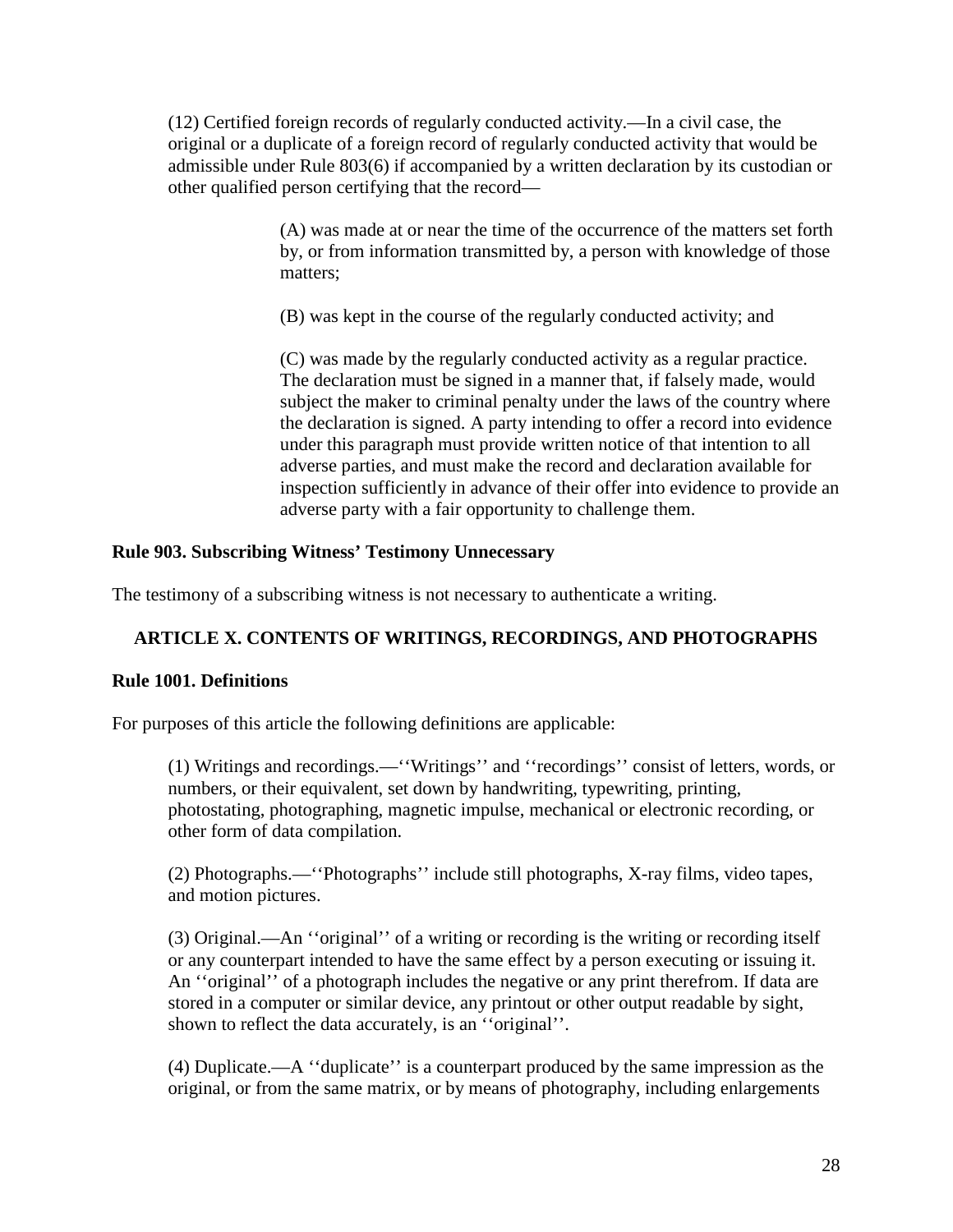and miniatures, or by mechanical or electronic re-recording, or by chemical reproduction, or by other equivalent techniques which accurately reproduces the original.

#### **Rule 1002. Requirement of Original**

To prove the content of a writing, recording, or photograph, the original writing, recording, or photograph is required, except as otherwise provided in these rules.

#### **Rule 1003. Admissibility of Duplicates**

A duplicate is admissible to the same extent as an original unless (1) a genuine question is raised as to the authenticity of the original or (2) in the circumstances it would be unfair to admit the duplicate in lieu of the original.

#### **Rule 1004. Admissibility of Other Evidence of Contents**

The original is not required, and other evidence of the contents of a writing, recording, or photograph is admissible if—

(1) Originals lost or destroyed.—All originals are lost or have been destroyed, unless the proponent lost or destroyed them in bad faith; or

(2) Original not obtainable.—No original can be obtained by any available judicial process or procedure; or

(3) Original in possession of opponent.—At a time when an original was under the control of the party against whom offered, that party was put on notice, by the pleadings or otherwise, that the contents would be a subject of proof at the hearing, and that party does not produce the original at the hearing; or

(4) Collateral matters.—The writing, recording, or photograph is not closely related to a controlling issue.

#### **Rule 1005. Public Records**

The contents of an official record, or of a document authorized to be recorded or filed and actually recorded or filed, including data compilations in any form, if otherwise admissible, may be proved by copy, certified as correct in accordance with rule 902 or testified to be correct by a witness who has compared it with the original. If a copy which complies with the foregoing cannot be obtained by the exercise of reasonable diligence, then other evidence of the contents may be given.

#### **Rule 1006. Summaries**

The contents of voluminous writings, recordings, or photographs which cannot conveniently be examined in court may be presented in the form of a chart, summary, or calculation. The